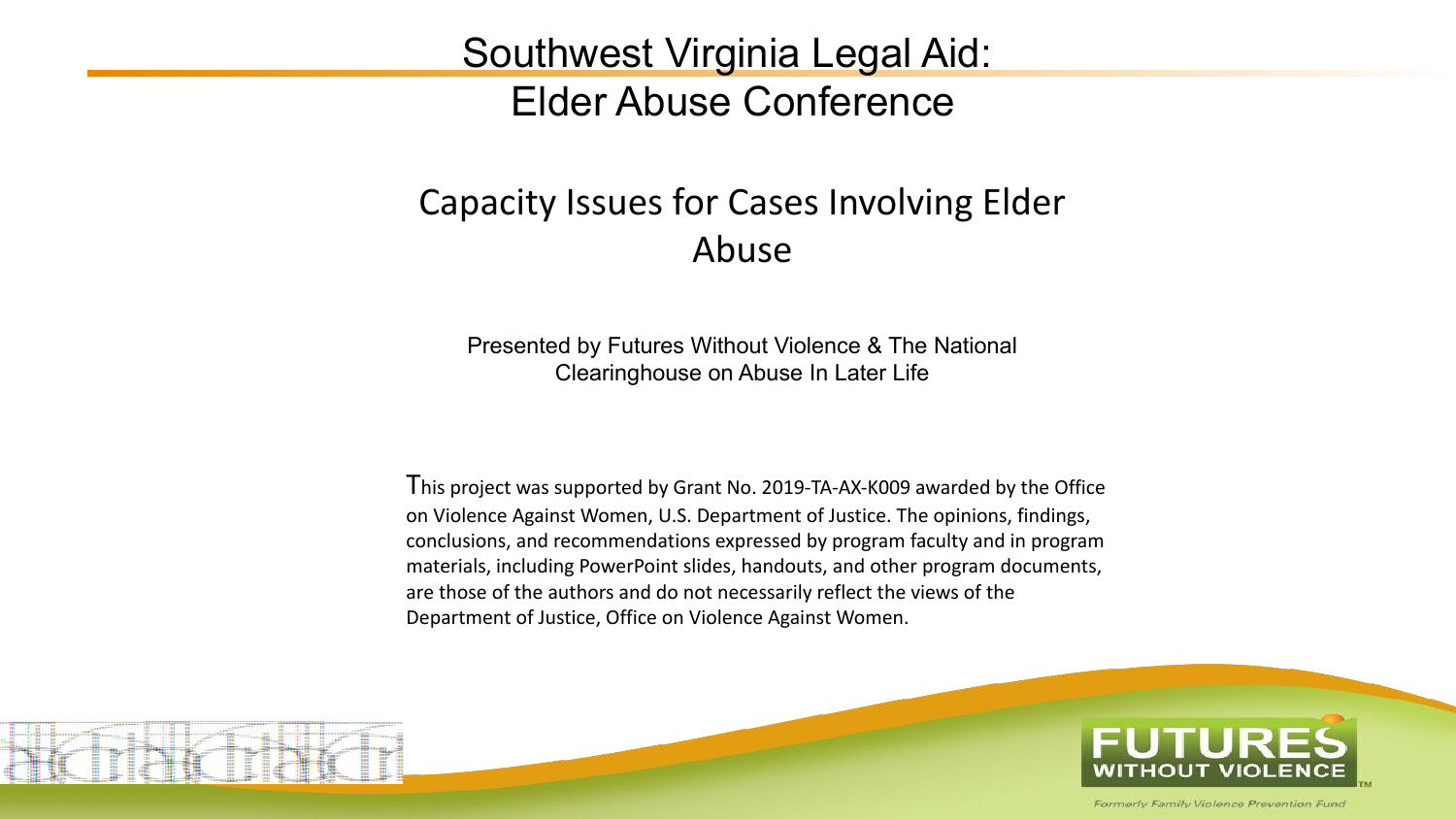#### Introductions

- Faculty
	- Hon. Janice Martin (retired)
	- Dr. David Franklin

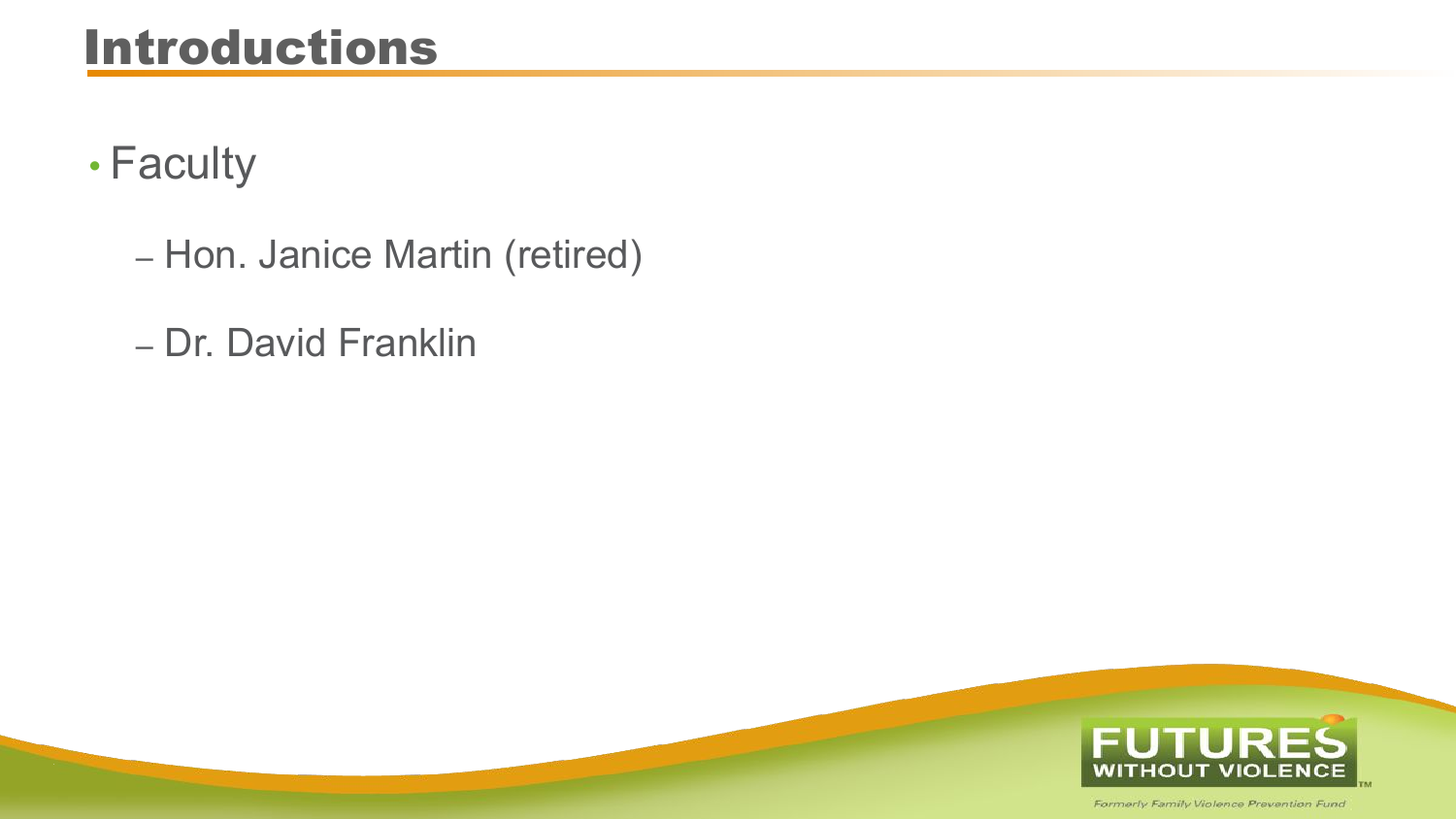#### Learning Objectives

As a result of this session, you will be better able to :

- Identify how elder abuse may manifest and arise in cases involving guardianship;
- Identify a framework for guardianship determinations that prioritizes the autonomy and civil rights of older adults while also minimizing the opportunity for and impact of elder abuse.

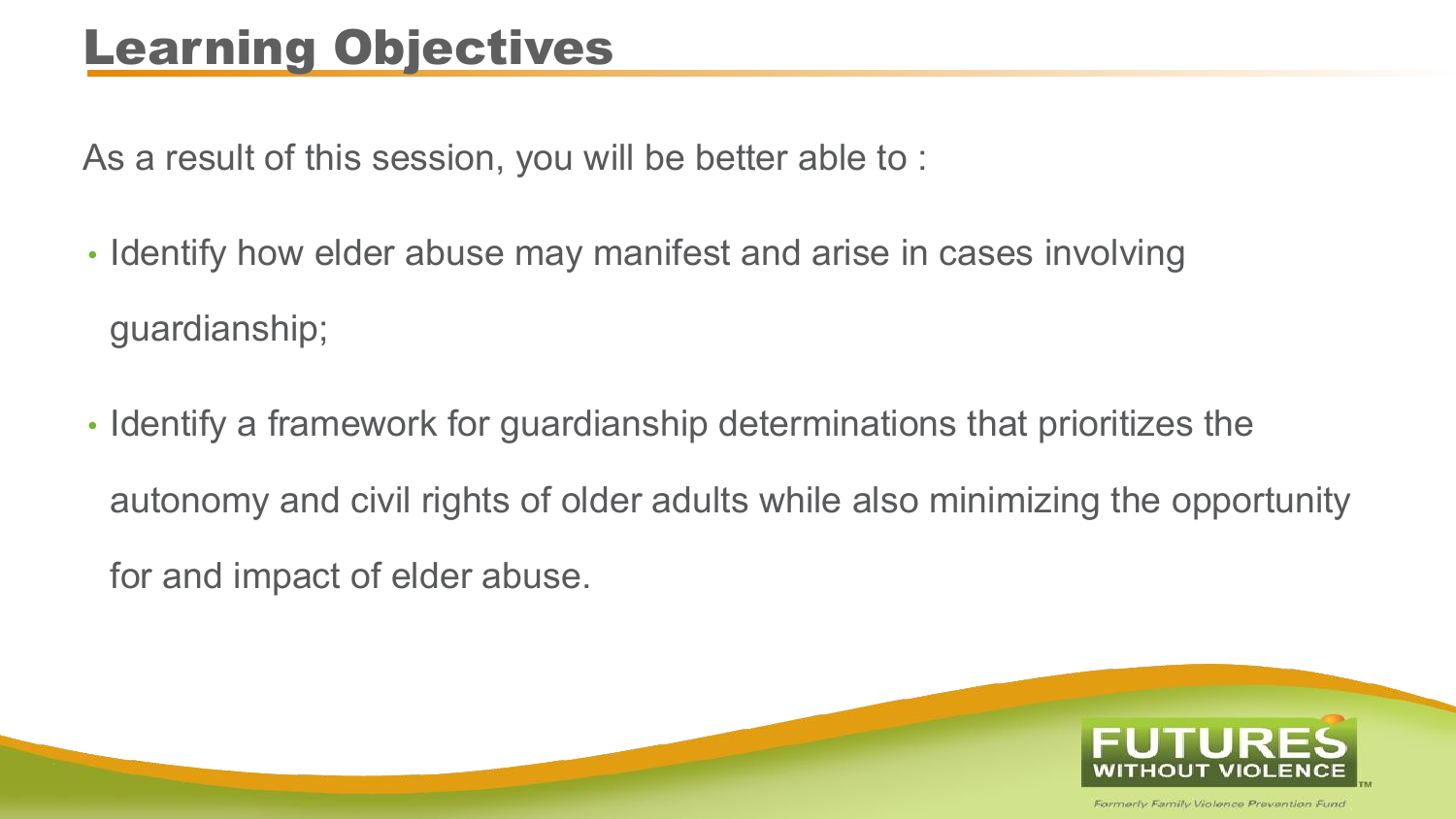- Indicate the frequency with which you encounter elder abuse cases in your professional role:
	- Very frequently
	- Frequently
	- Once in a while
	- Rarely
	- Almost never

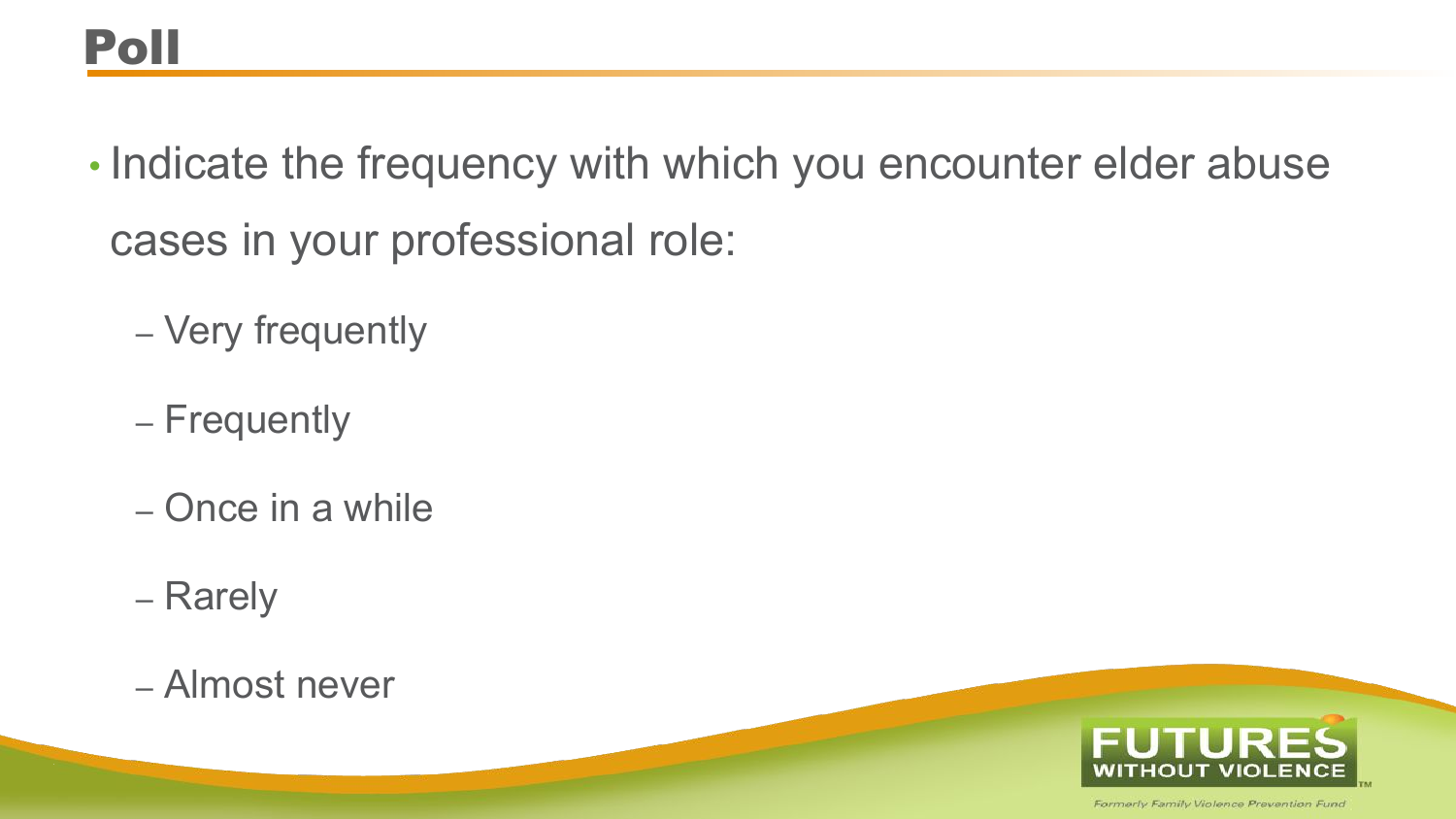#### Using the Chat Box

• If you do see elder abuse cases, what are the most common forms of abuse that you have seen (i.e., physical abuse, financial abuse, etc.)?

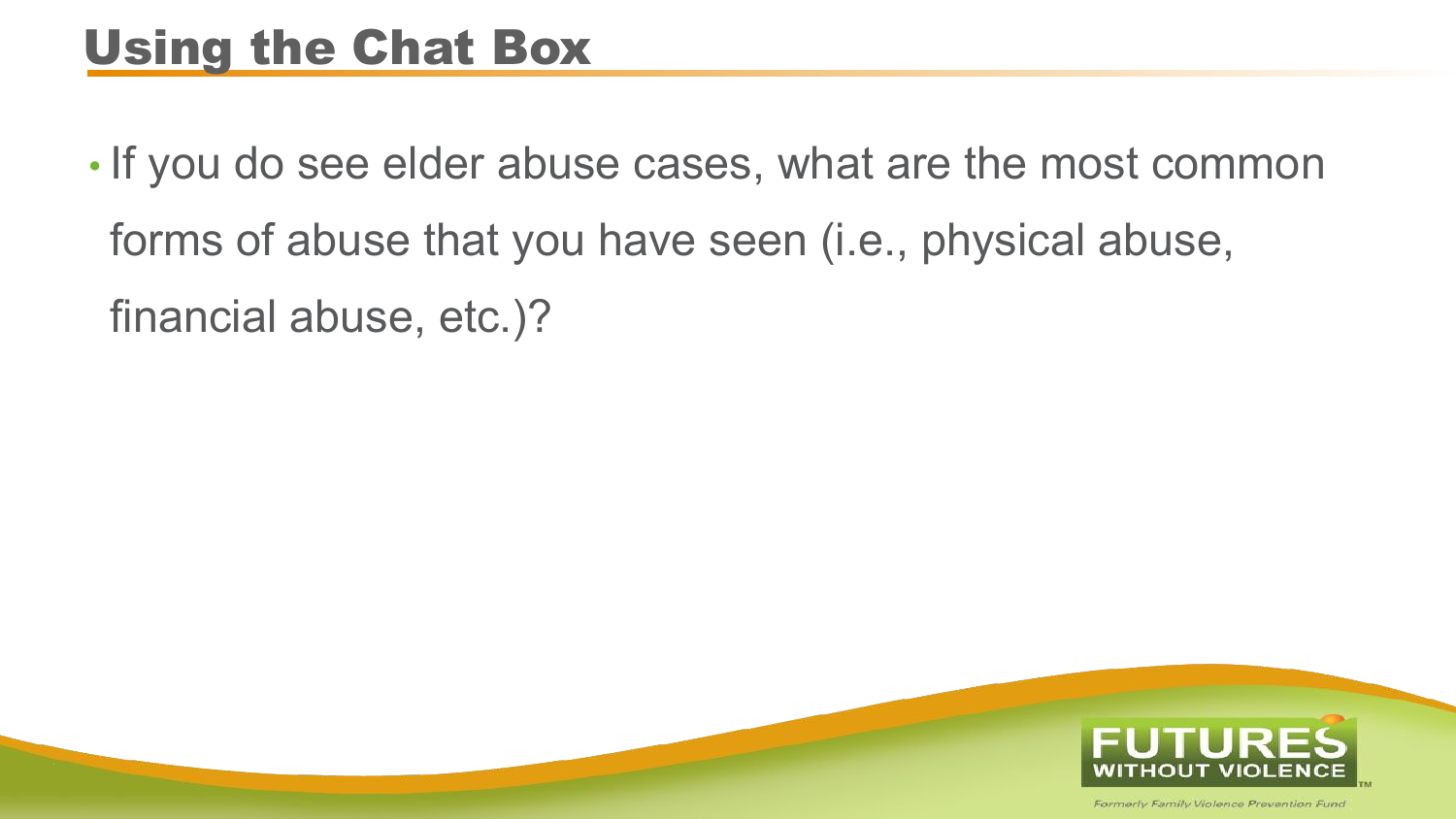### Intro to Anne

We will watch a 5 minute clip of Anne

- Listen for types of abuse she suffered
- Listen for what is controlling her
- Listen for how it made her feel

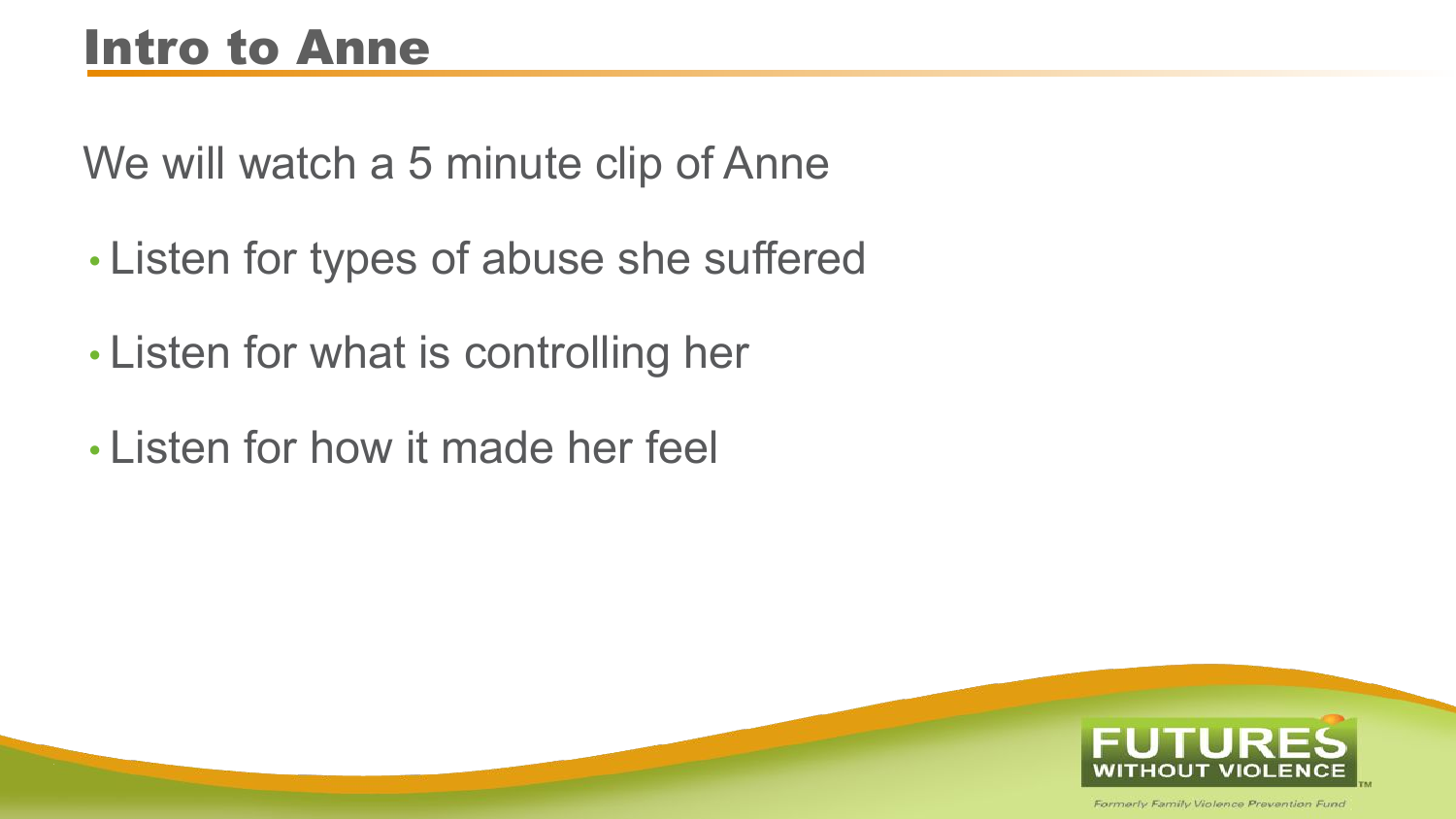#### Video: Anne



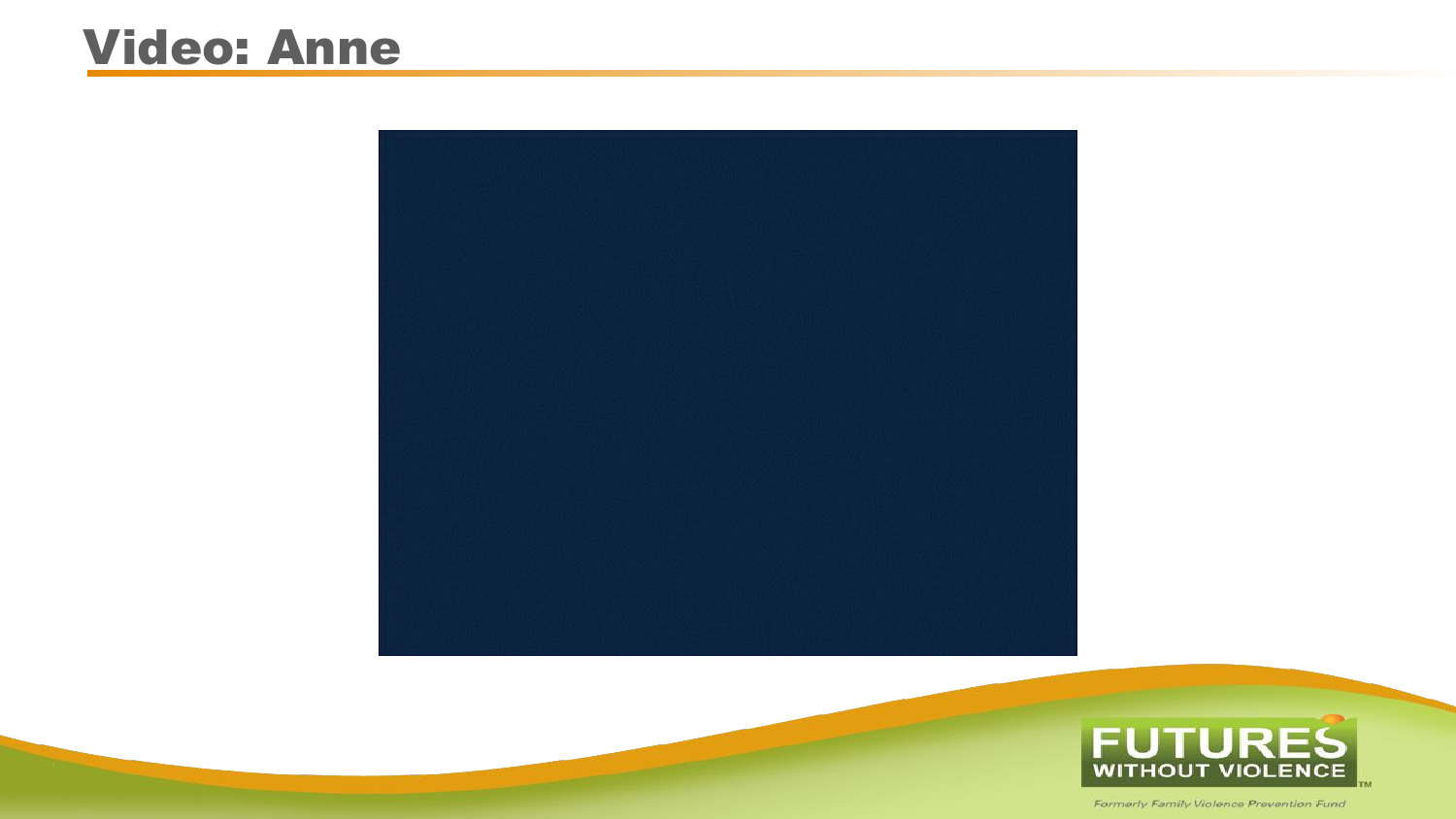#### Debrief: Anne (Using Chat)

- What types of abuse did she experience?
- What seems to be controlling her?
- How does she seem to feel about her situation?

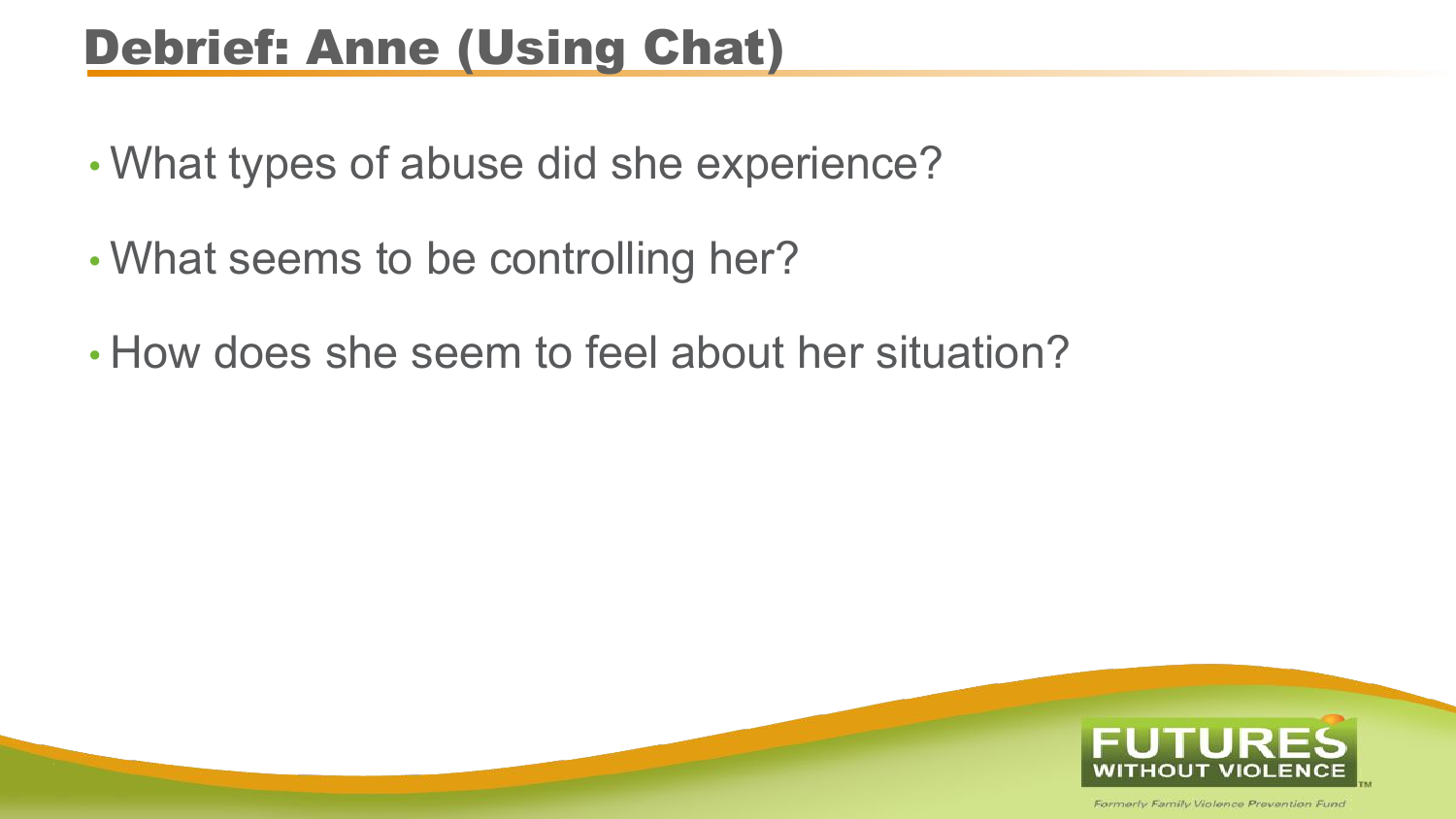#### Mini-Lecture: Abuse Against Older Adults

- Abuse often co-occurs
- When Anne was asked, she reported that he "never laid a hand on her" and was not verbally abusive to her. However, in the beginning she described him as "taking over her mind."

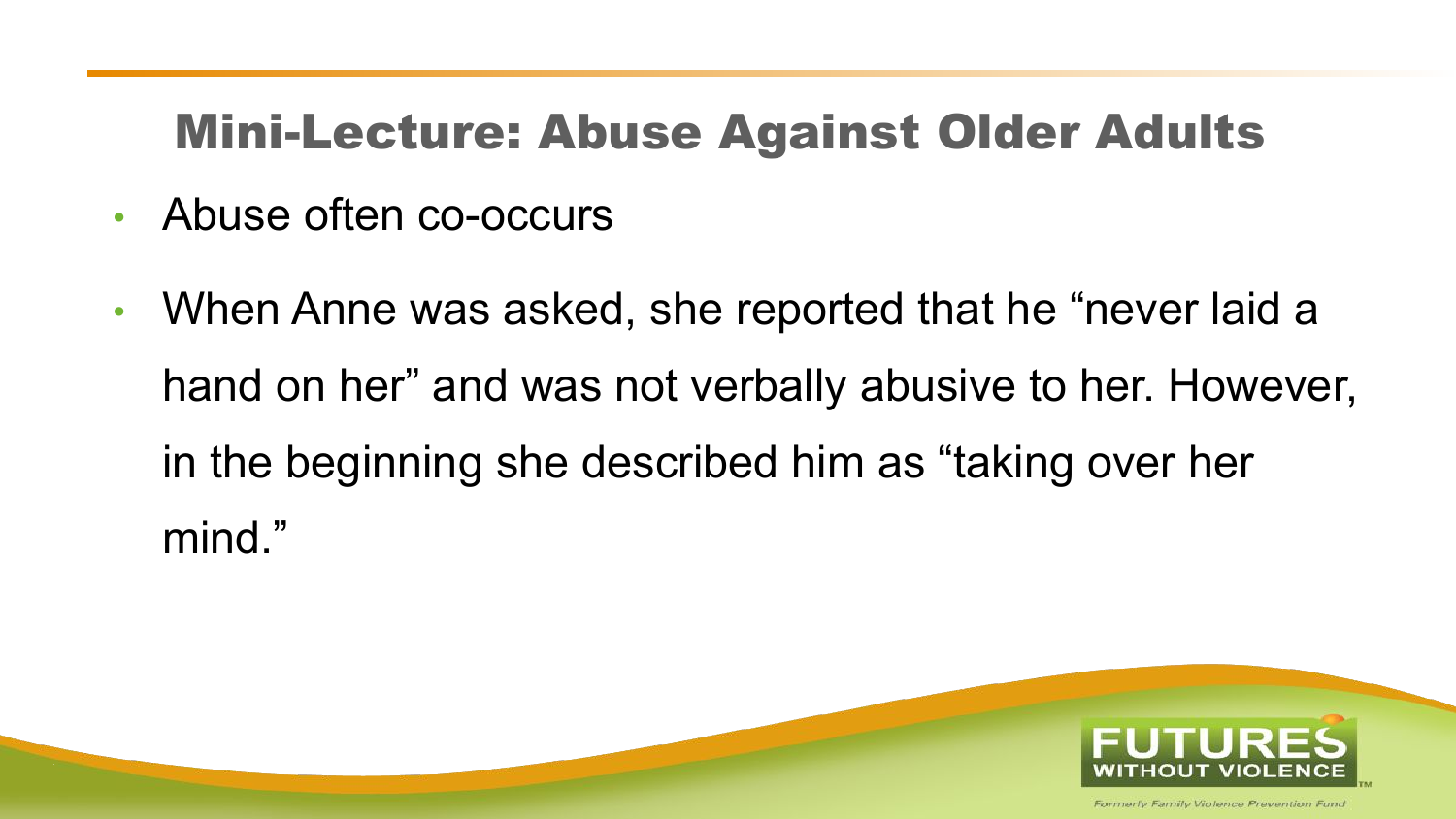# Mini-Lecture: Abuse Against Older Adults (2)

- Elder abuse is when an older adult experiences: physical, sexual, emotional abuse, neglect, or financial exploitation
- Victims are any older adult but disproportionately affected:
	- Persons who are isolated, living in poverty, or who have cognitive impairments
	- Women
- Perpetrators are most often family, caregivers, or those with whom victim has an expectation

of trust= makes these cases harder to report, prosecute, and provide assistance.

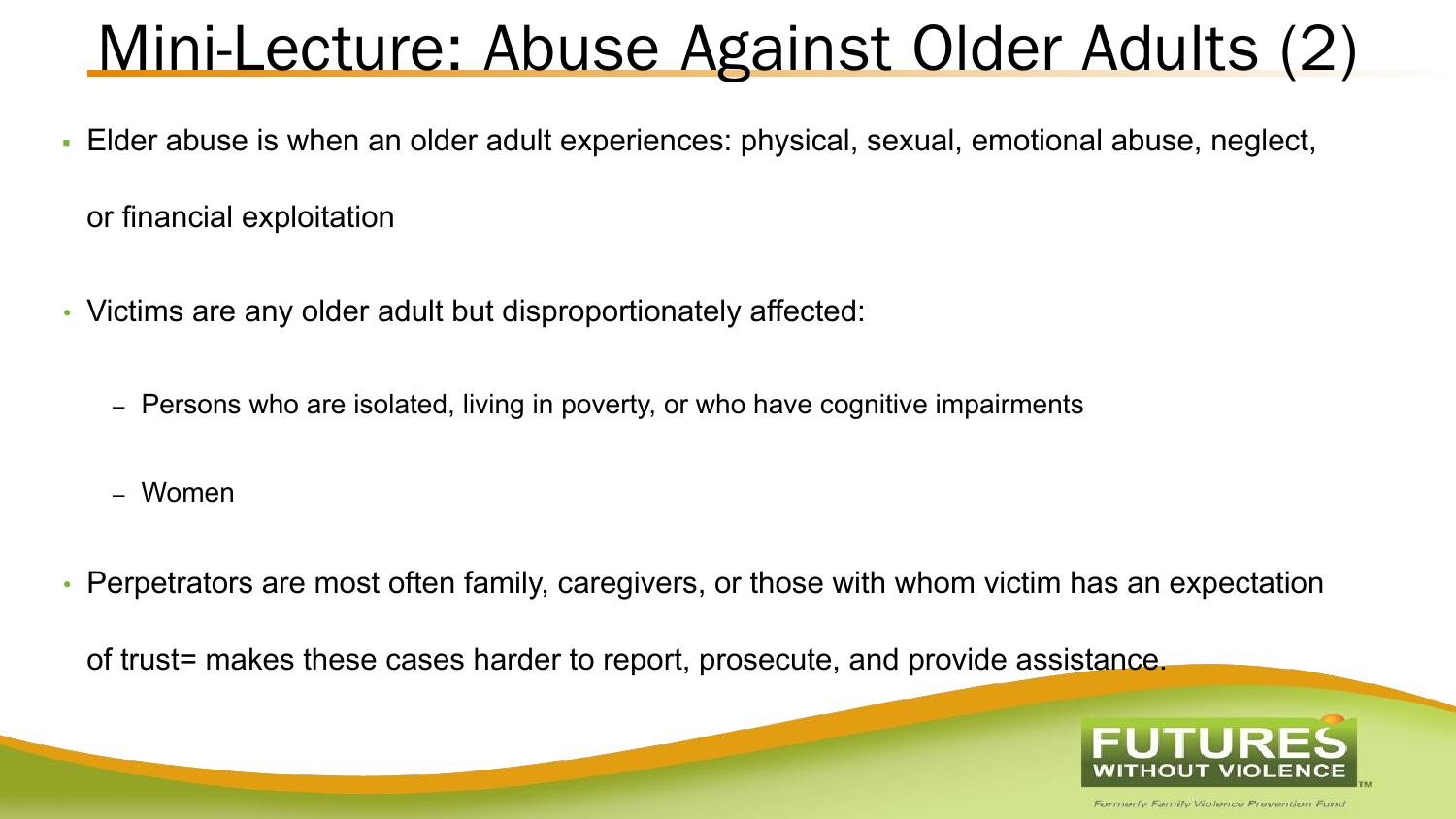#### Mini-Lecture: Abuse Against Older Adults (3)

- Why does elder abuse occur and persist?
- **Greed**
- Power and control
- Structural/ social issue (Social interactions; Resources and support; "Deterioration Model of

Aging"—fatalistic perception of what it means to grow old in society)

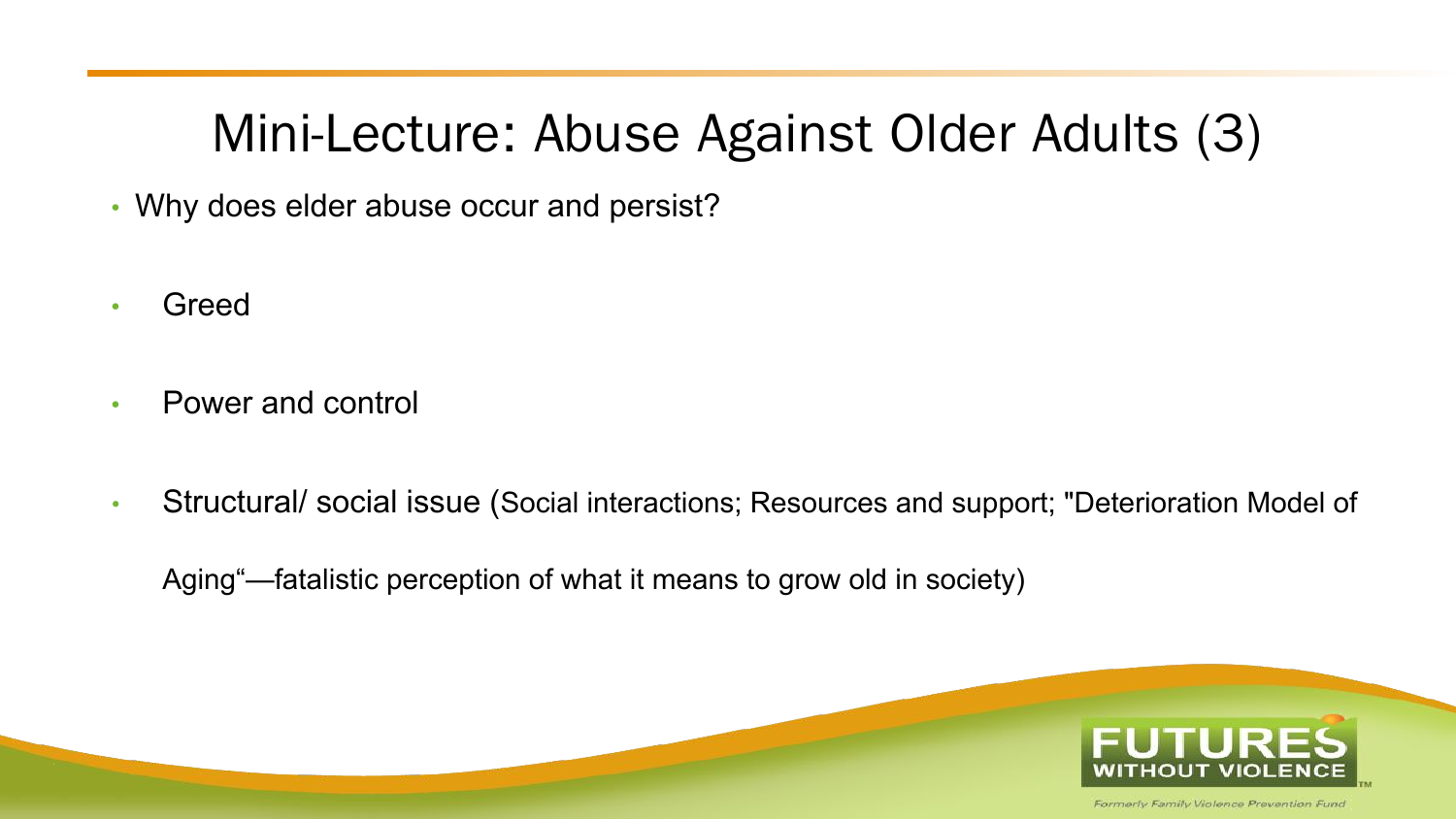#### Manifestation of Greed

- Abuse of fiduciary responsibilities
- Petitions for guardianships/conservatorships
- Coercion to sign POAs
- Theft fraud
- Conversion
- Other

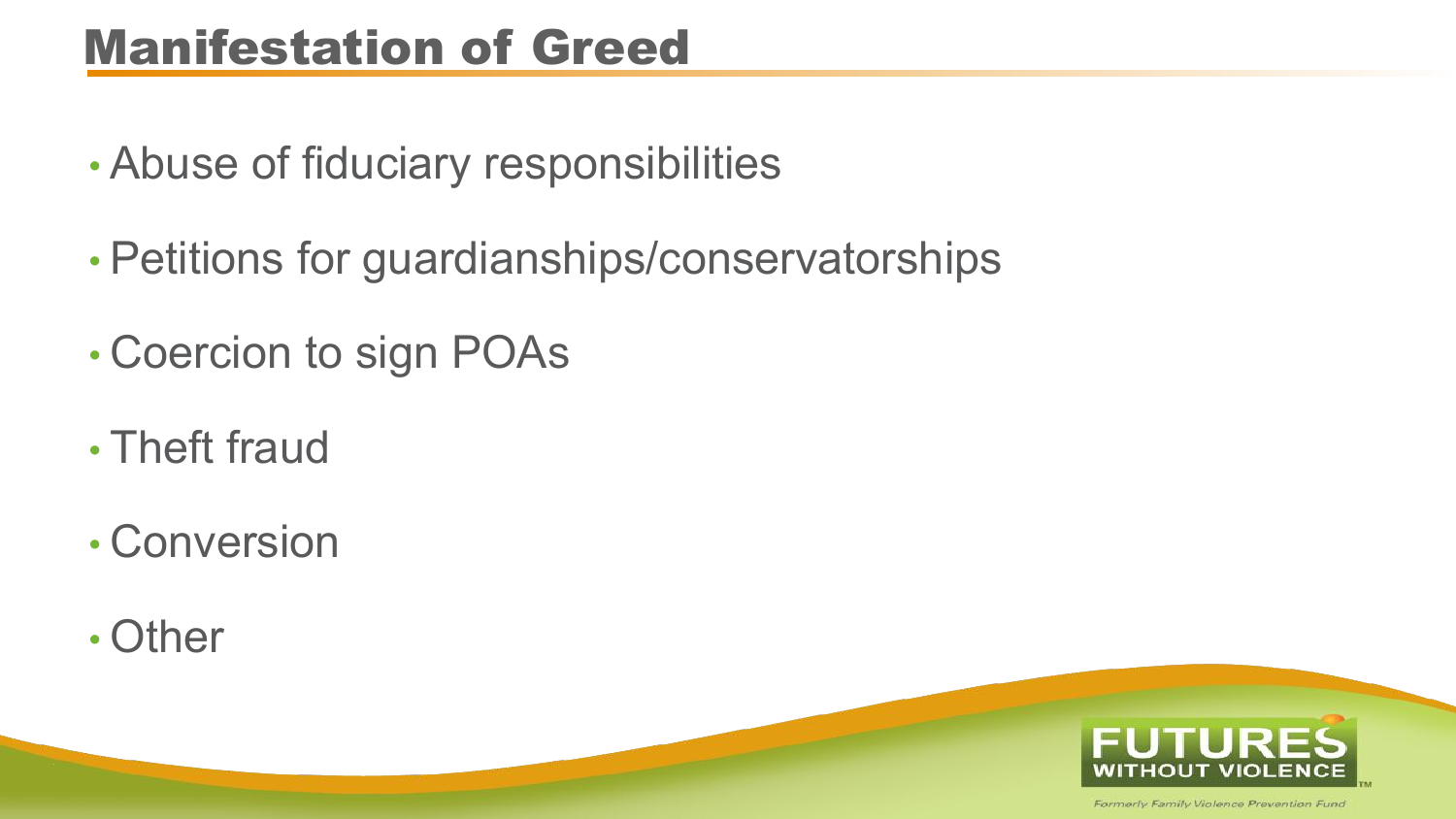#### Manifestation of Power & Control

- Similar to what is seen in DV cases
- Sense of entitlement to the time, attention, and possessions of the older adult
- Abuser is often dependent on the older adult for financial reasons, care and comfort
- Endorsed by society; supported by ageism

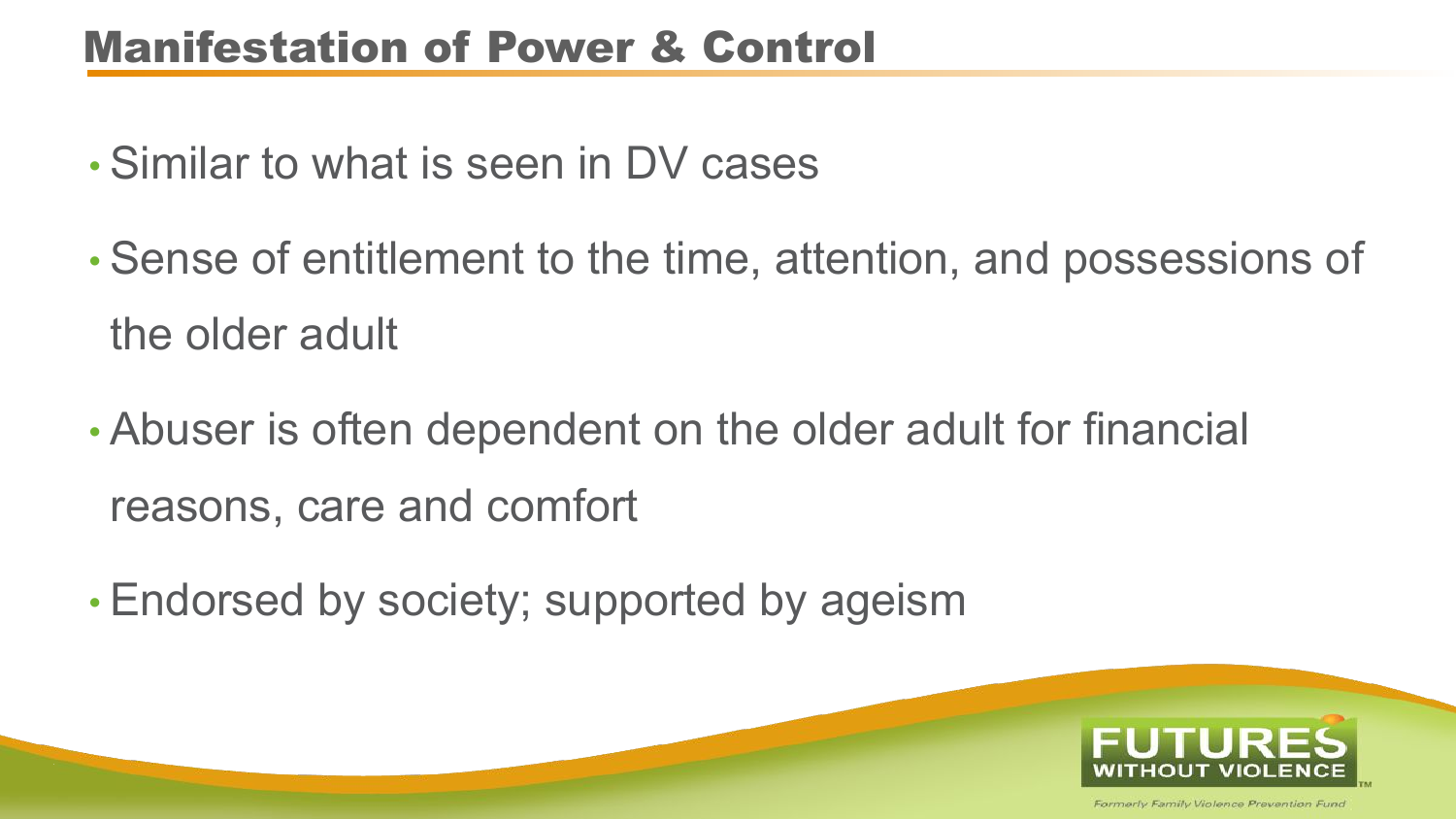- Assume that early on after Anne's son moved back in with her, he filed a petition for guardianship asking for the full array of rights and powers available to care for Anne and her finances.
- Using the chat: What types of information do you want/need to make this decision?

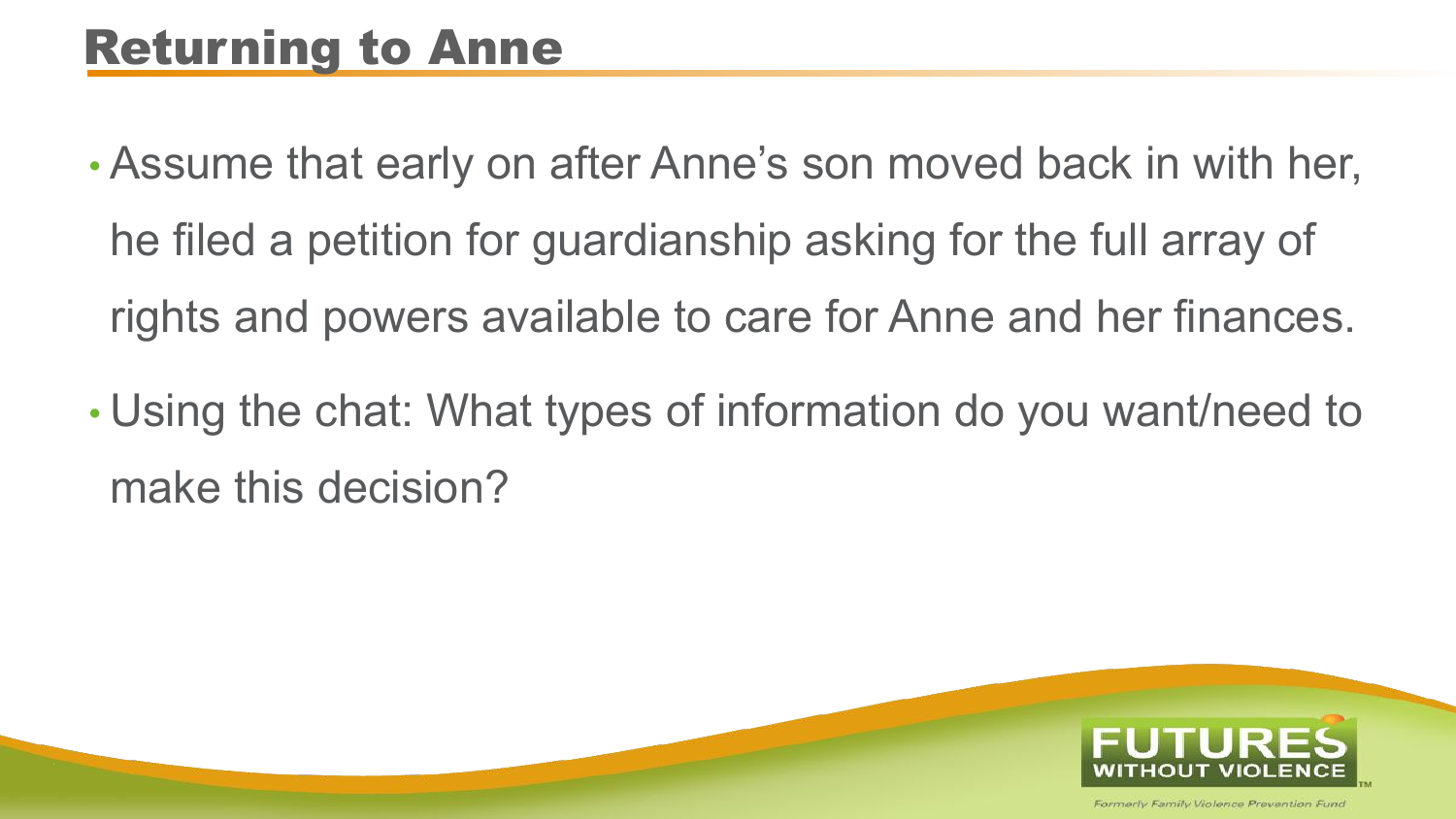### Capacity and the Legal System (1)

- US: appointment of guardian only with a finding of "incapacity"
- Law starts with a presumption of capacity
- 4 varying tests of incapacity under state guardianship laws:
	- Disabling condition
	- Functional behavior as to essential needs
	- Cognitive functioning
	- A finding that it's necessary and least restrictive alternative

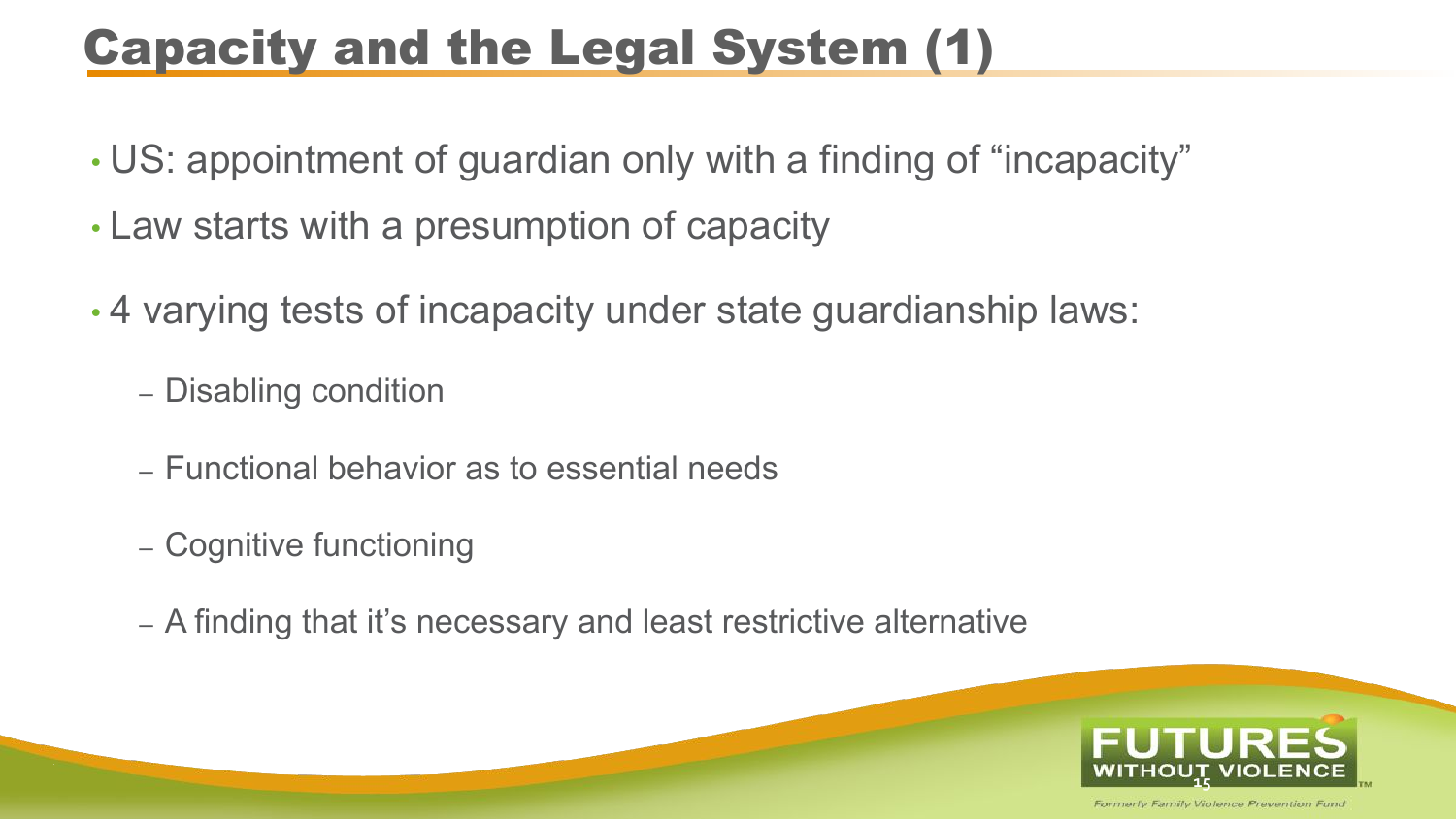### VA Guardianships

• "Incapacitated person" means an adult who has been found by a court to be incapable of receiving and evaluating information effectively or responding to people, events, or environments to such an extent that the individual lacks the capacity to (i) meet the essential requirements for his health, care, safety, or therapeutic needs without the assistance or protection of a guardian or (ii) manage property or financial affairs or provide for his support or for the support of his legal dependents without the assistance or protection of a conservator. A finding that the individual displays poor judgment alone shall not be considered sufficient evidence that the individual is an incapacitated person within the meaning of this definition.

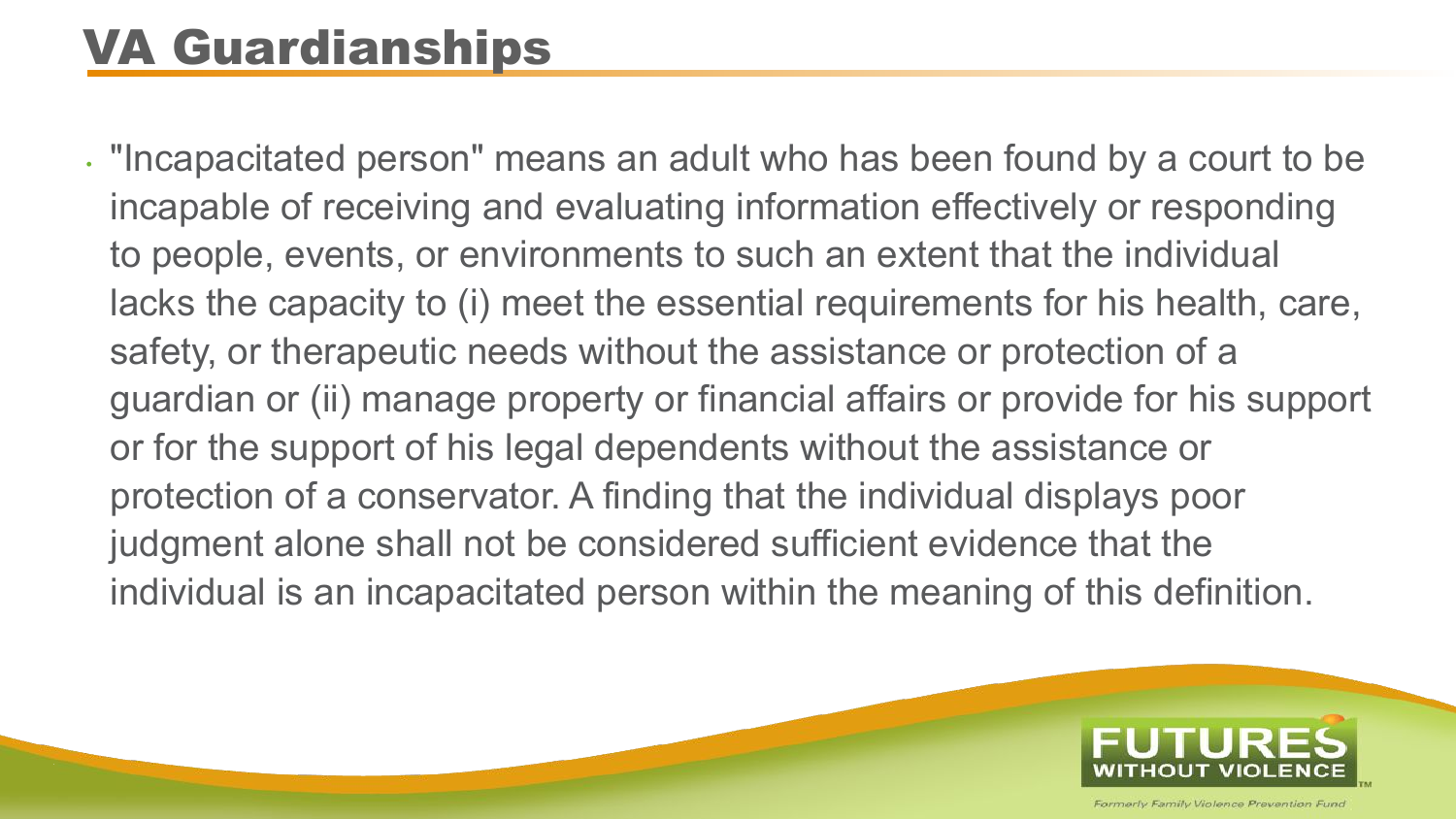### VA Guardianships (2)

• "Guardian" means a person appointed by the court who has the powers and duties set out in  $\S$  [64.2-2019](https://law.lis.virginia.gov/vacode/64.2-2019/), or  $\S$  [63.2-1609](https://law.lis.virginia.gov/vacode/63.2-1609/) if applicable, and who is responsible for the personal affairs of an incapacitated person, including responsibility for making decisions regarding the person's support, care, health, safety, habilitation, education, therapeutic treatment, and, if not inconsistent with an order of involuntary admission, residence. Where the context plainly indicates, the term includes a "limited guardian" or a "temporary guardian."

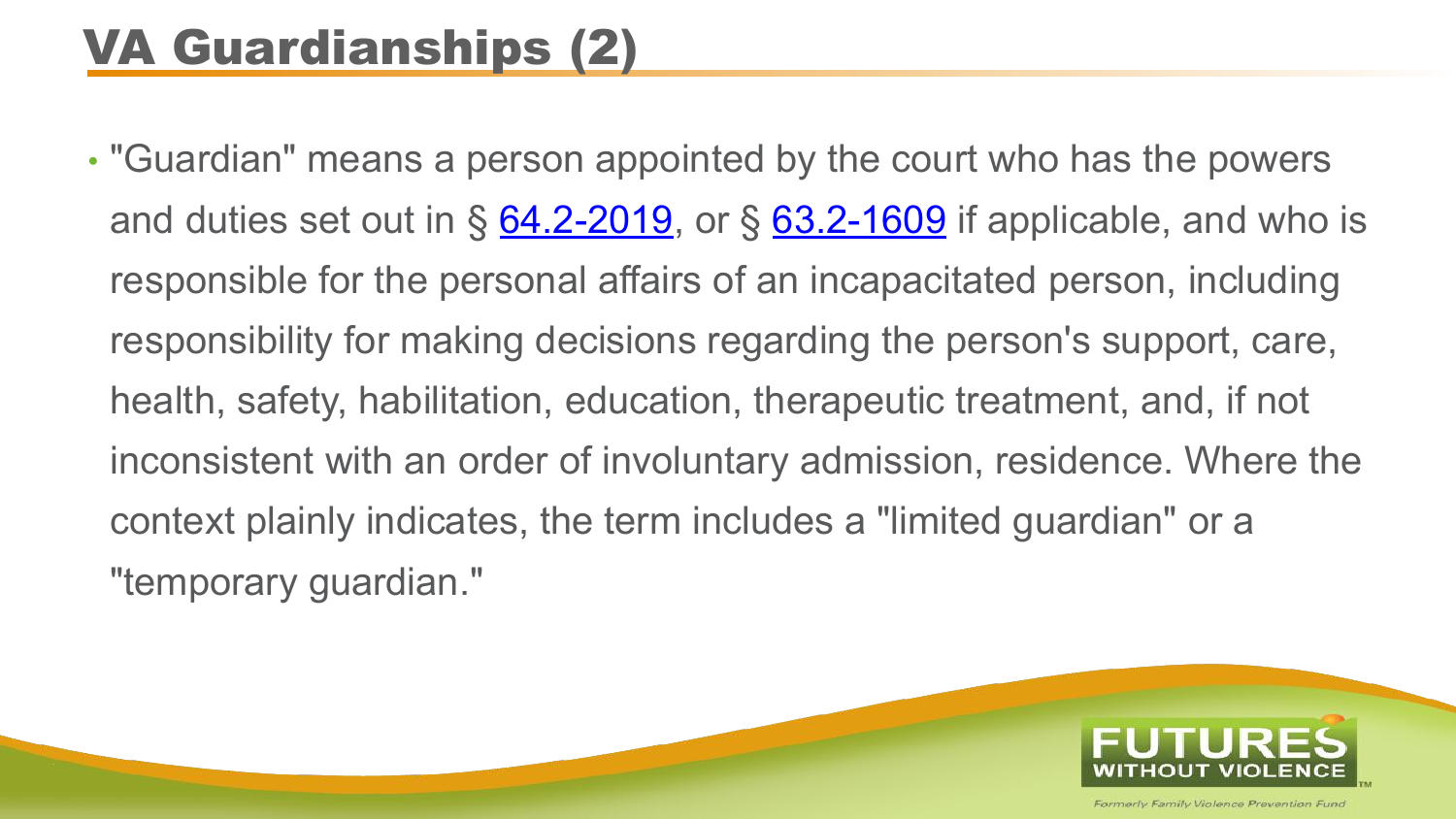## VA Guardianships (3)

• A guardian shall, to the extent feasible, encourage the incapacitated person to participate in decisions, to act on his own behalf, and to develop or regain the capacity to manage personal affairs. A guardian, in making decisions, shall consider the expressed desires and personal values of the incapacitated person to the extent known and shall otherwise act in the incapacitated person's best interest and exercise reasonable care, diligence, and prudence. A guardian shall not unreasonably restrict an incapacitated person's ability to communicate with, visit, or interact with other persons with whom the incapacitated person has an established relationship.

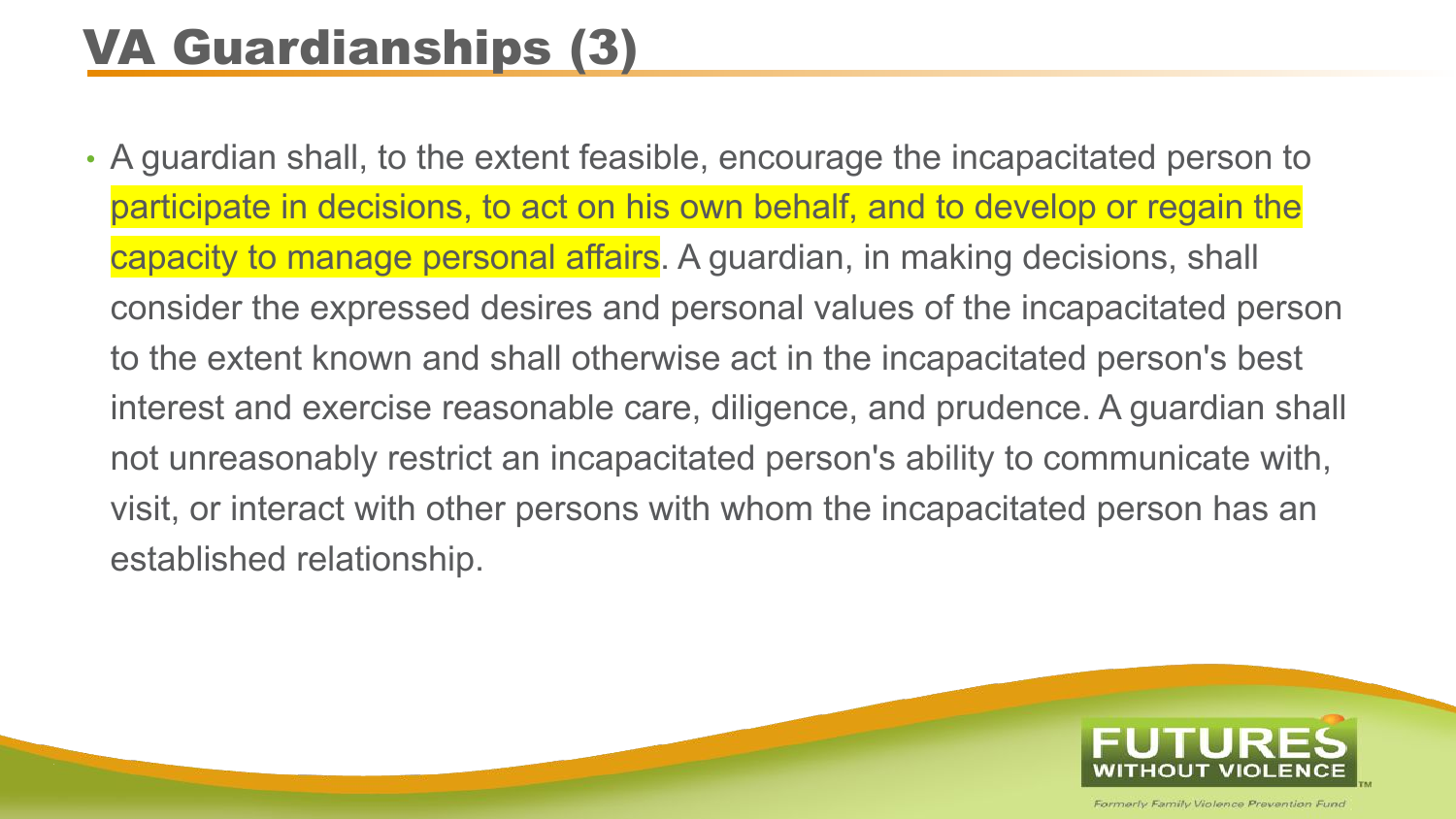#### Mini-Lecture: Cognitive Decline (1)

- Can be caused by disease of the brain or in the absence of disease
- Aging brain associated with decline of fluid intelligence
	- Enables us to hold multiple pieces of info in our mind; and
	- Apply rules or logic to them to make decisions
	- Very important in financial decision-making

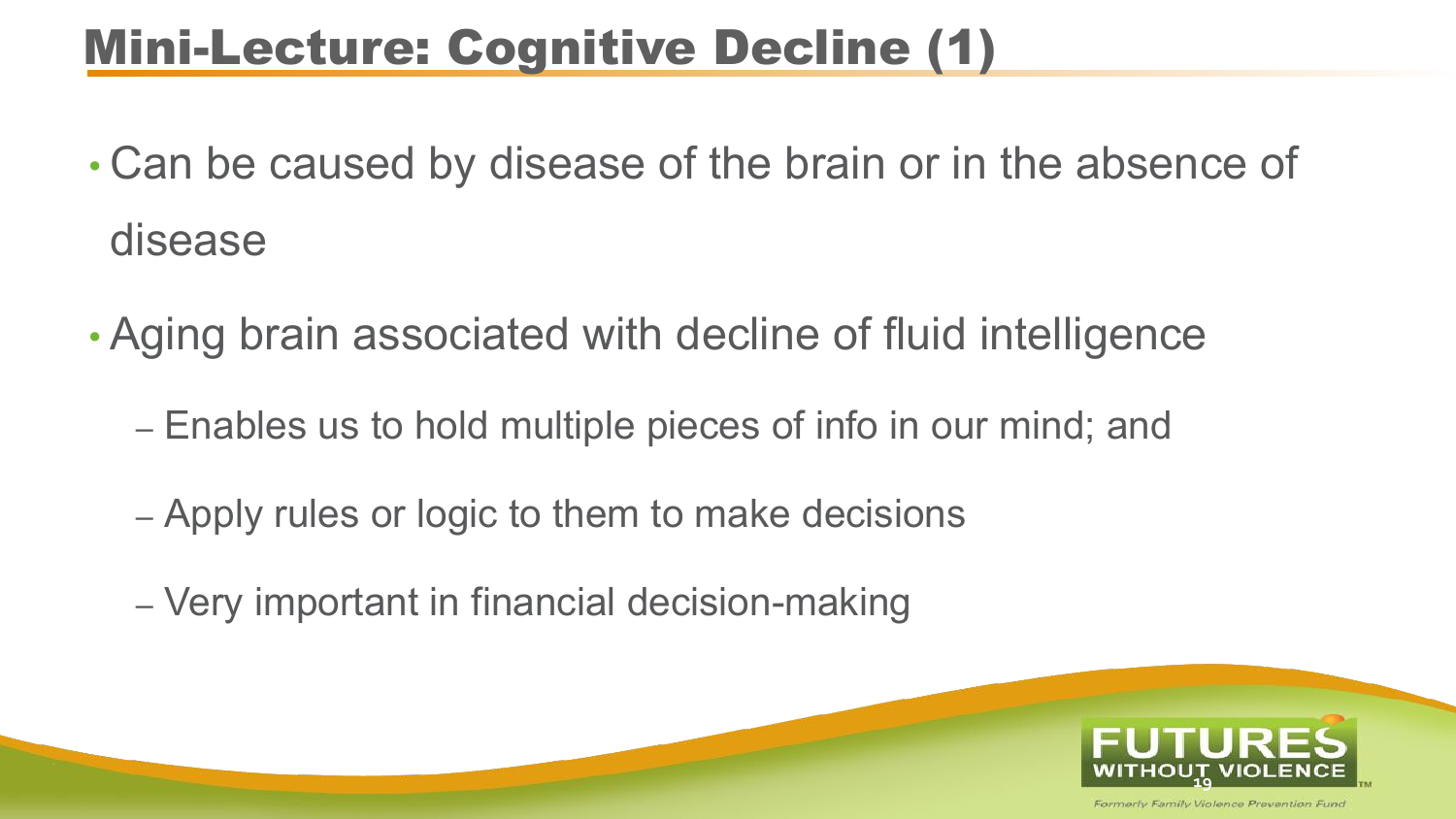#### Mini-Lecture: Cognitive Decline (2)

- Decline in fluid intelligence may not impact ability to care for oneself
- As fluid intelligence declines, crystalline intelligence remains intact or increases
	- "store of knowledge"
- Alzheimer's, Dementia, and Mild Cognitive Impairment (MCI) can also cause cognitive decline

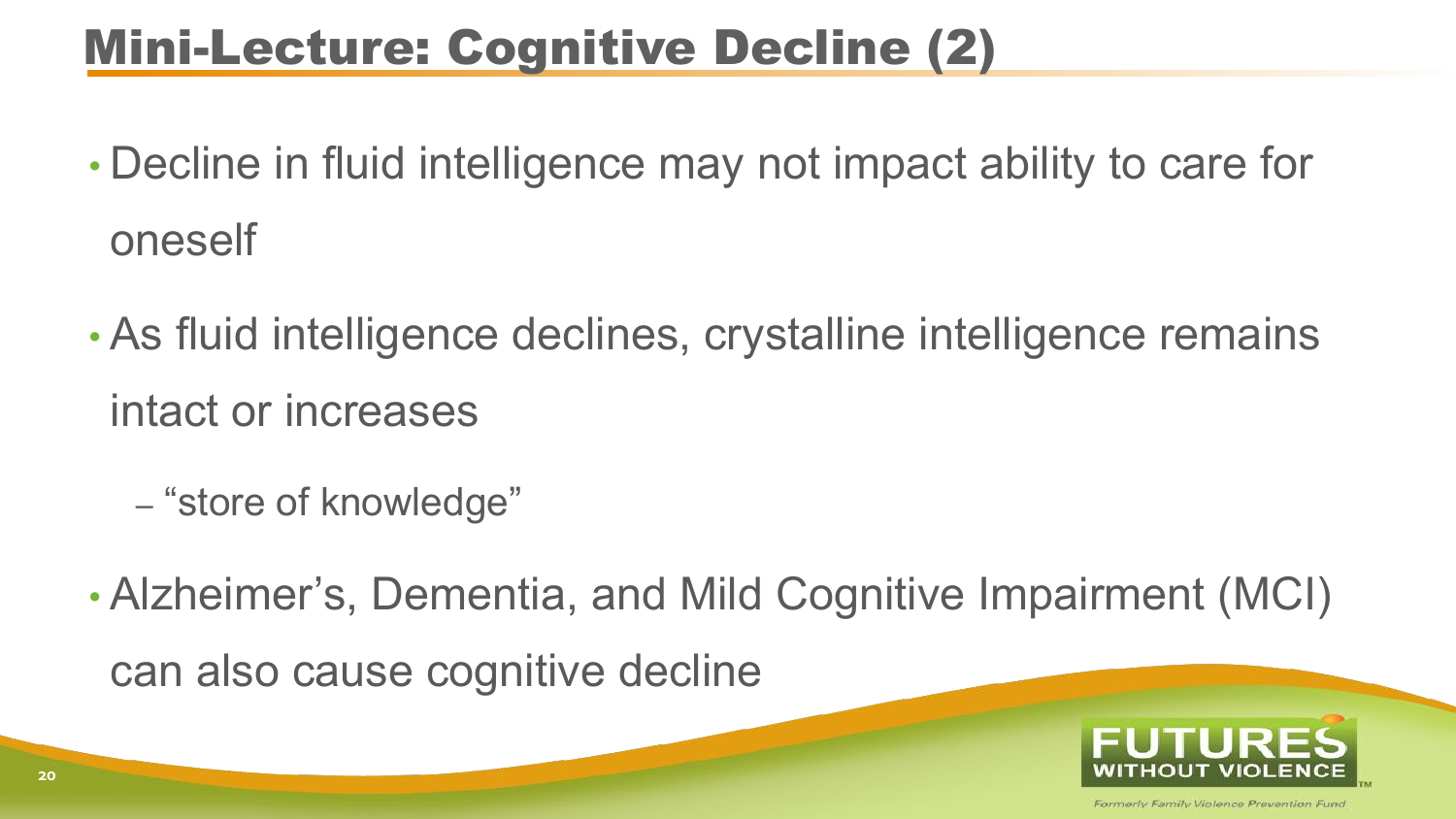#### Mini-Lecture: Cognitive Decline (3)

• MCI

- Less severe than dementia
- Do not show significant changes in activities of daily living
- About 1/3 of people with MCI will develop dementia within 5 years

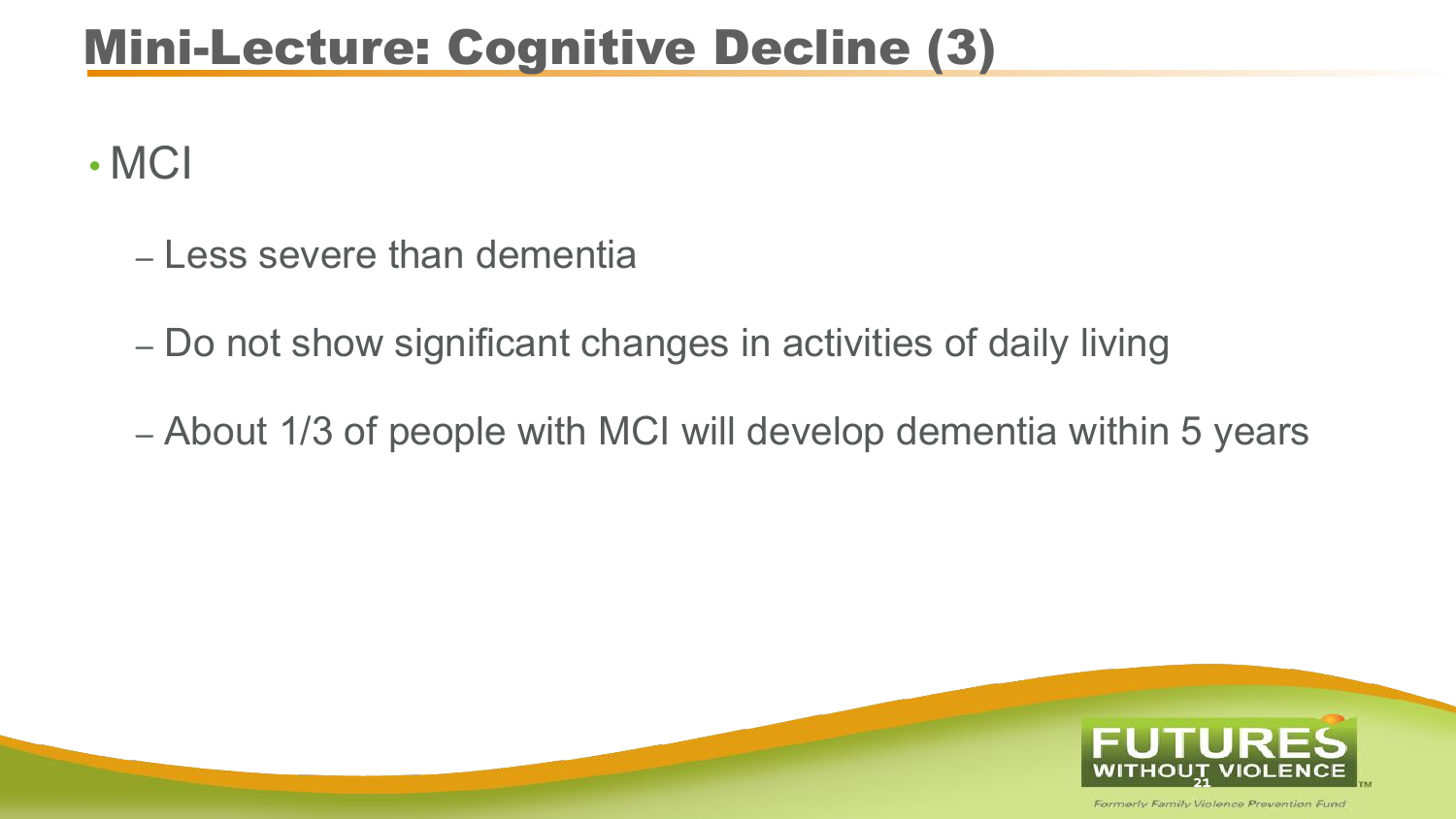#### Mini-Lecture: Cognitive Decline (4)

- Dementia
	- Risk rises with age
	- Nearly ½ of those over 85 have Alzheimer's or another form of dementia
	- This is also the fastest growing segment of our population

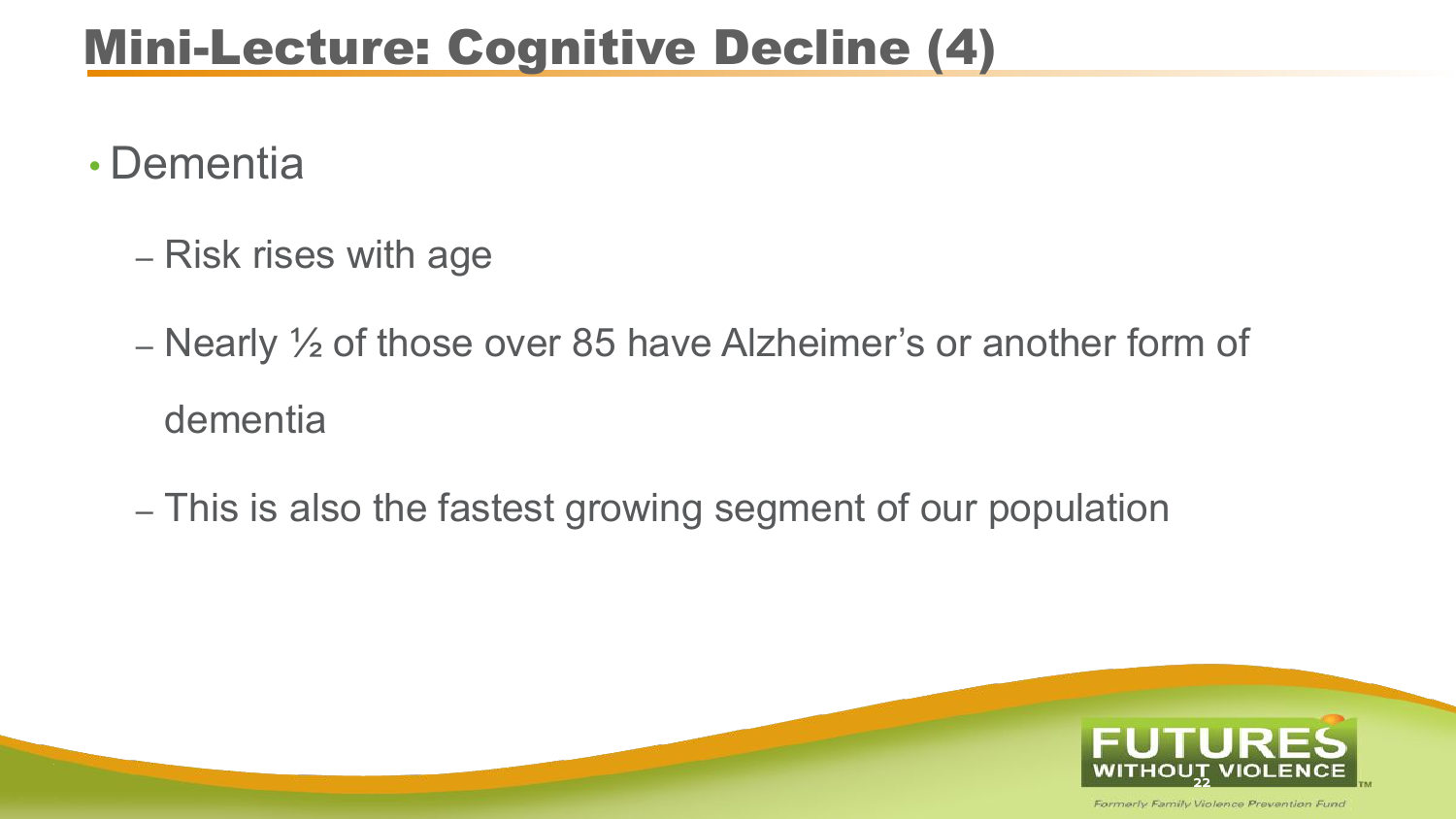#### Large Group Discussion

• What does this mean in terms of older adult litigants & Anne?

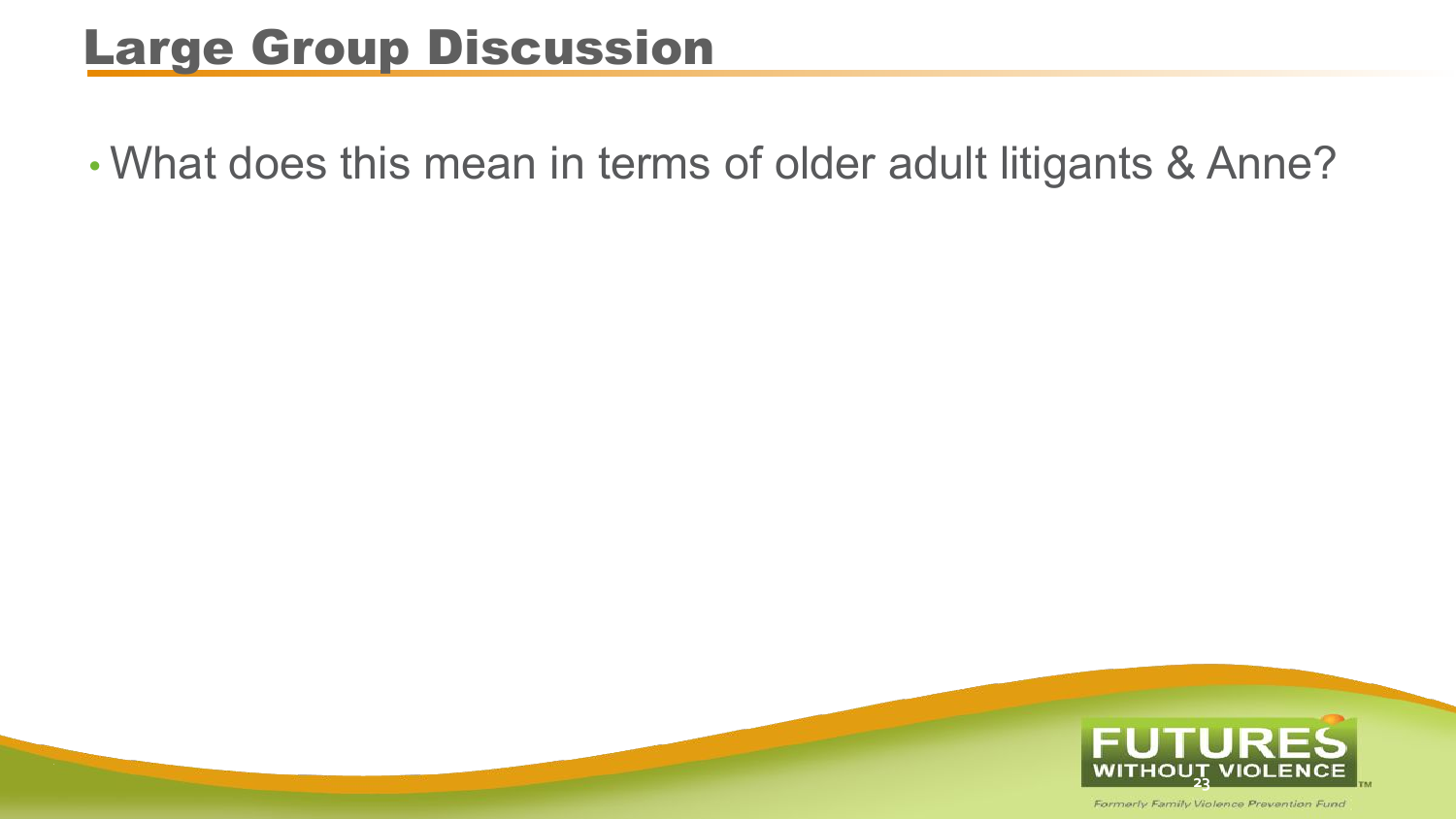#### Capacity Concepts:

❑ Capacity--continuum of decision making abilities

❑ Capacity is situational

□ Capacity is contextual

❑ Varies by complexity of the task to be done or decision to be made

❑ The more significant the decision and the consequences of the decision, the higher the level of capacity required

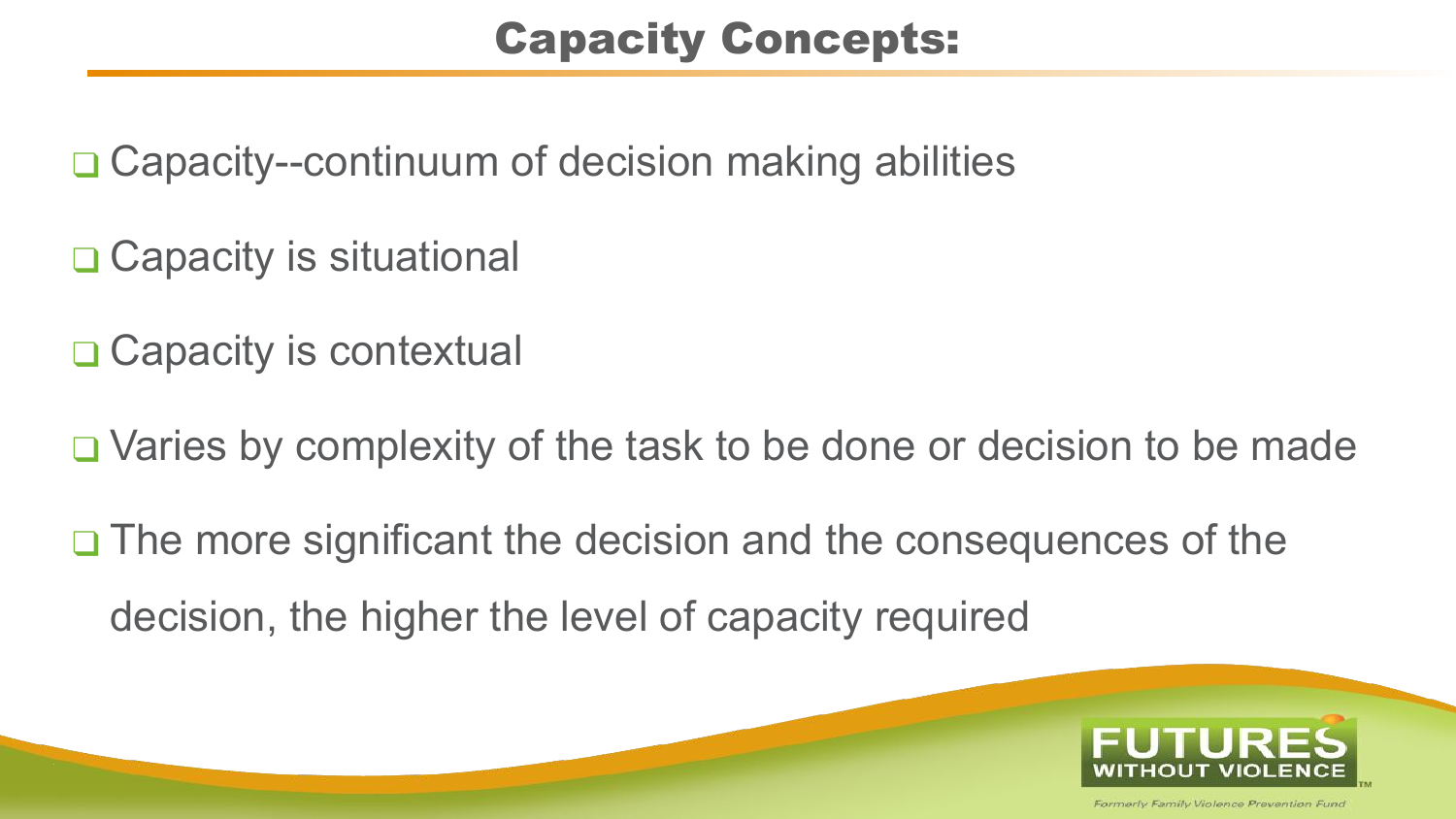#### The goals in guardianship cases are to:

- Decide capacity in a manner that balances well-being with rights.
- Promote self-determination.
- Identify less restrictive alternatives.
- Provide guidance to guardians.
- Make determinations of restoration.
- Prevent undue influence.

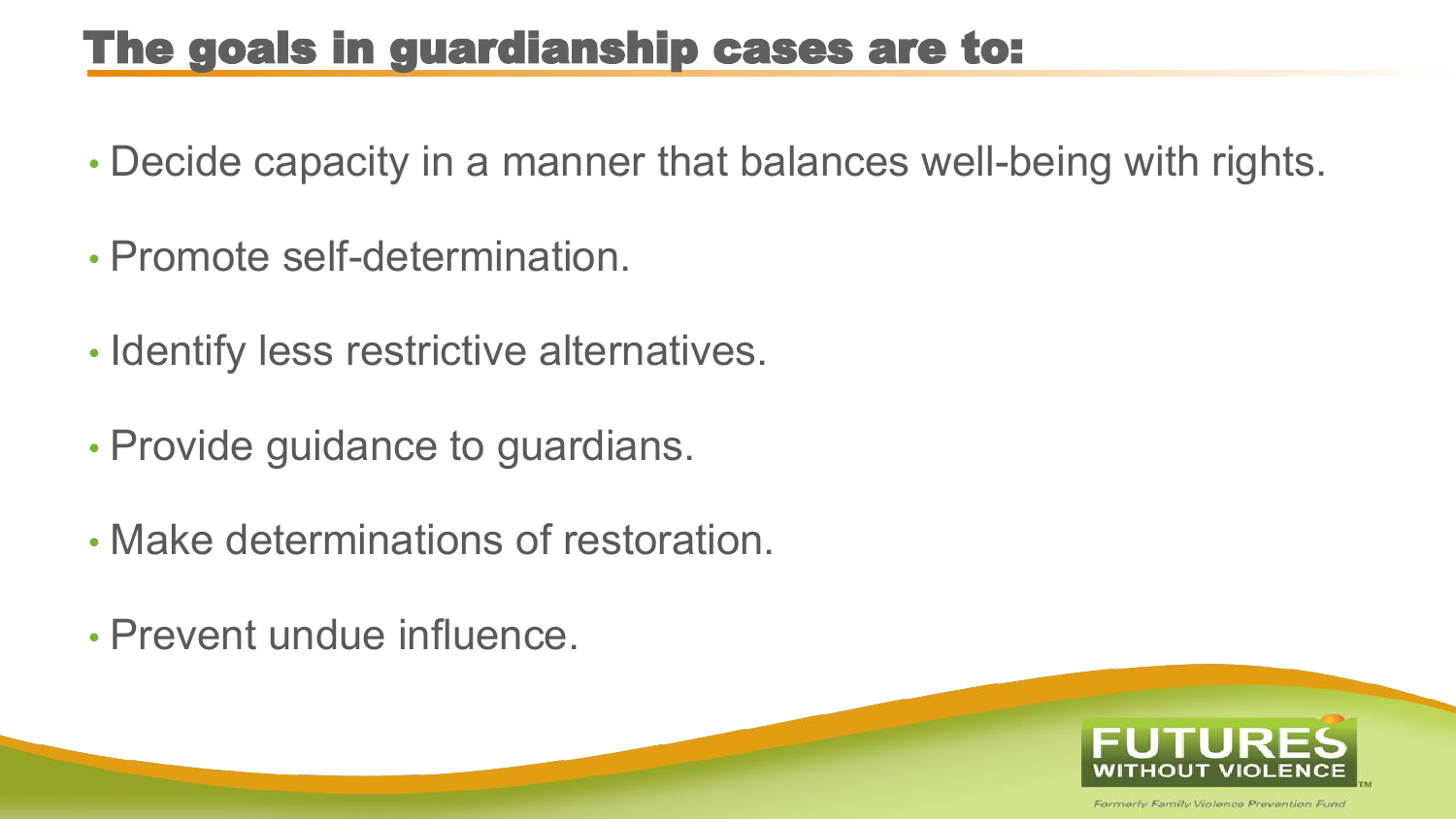#### A Question-based Road Map:

- What is bringing this case to court now?
- Have all procedural requirements been met?
- Is guardianship necessary and helpful?
- Is this a case of a temporary or emergency guardianship?
- What do the reports (GAL/clinical evaluator) suggest?
- Where else can I obtain information?
- What are my observations of the subject in

court, if he or she is there?

• What is the medical cause of the alleged

incapacity? Abuse related?

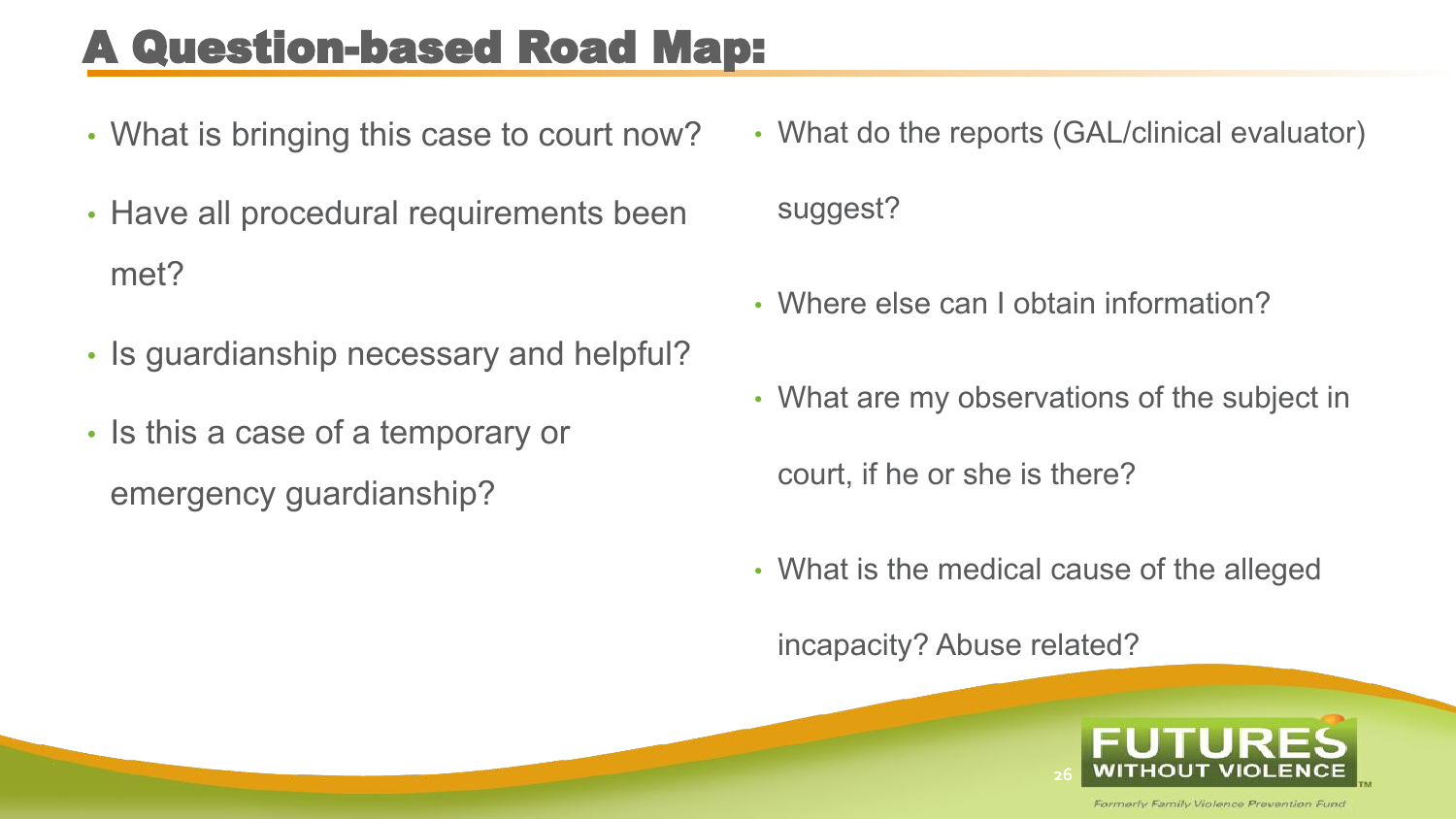## Question Based Road Map (2)

- In what areas are the individual's decision-making impaired and to what degree?
- What can he or she do in terms of daily activities? Retained abilities?
- Does the individual want a guardian?
- Are the subject's choices consistent with long held patterns or values?
- What is the level of supervision needed?
- What is expected of this guardian?
- When should the subject's capacity be reviewed again?
- How often should the guardian's

actions be reviewed?

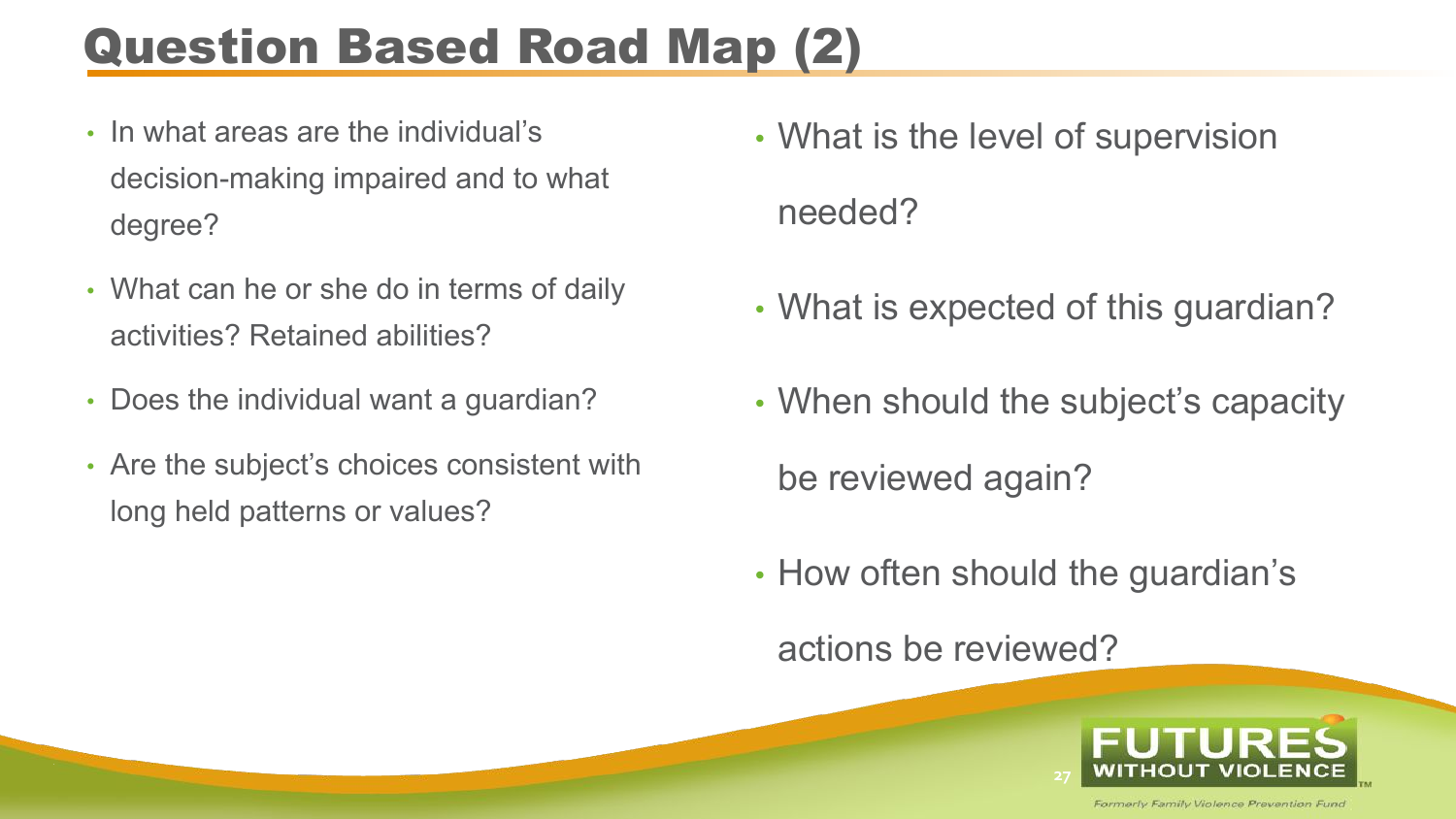#### CHAT: What Can You do for Older Survivors?

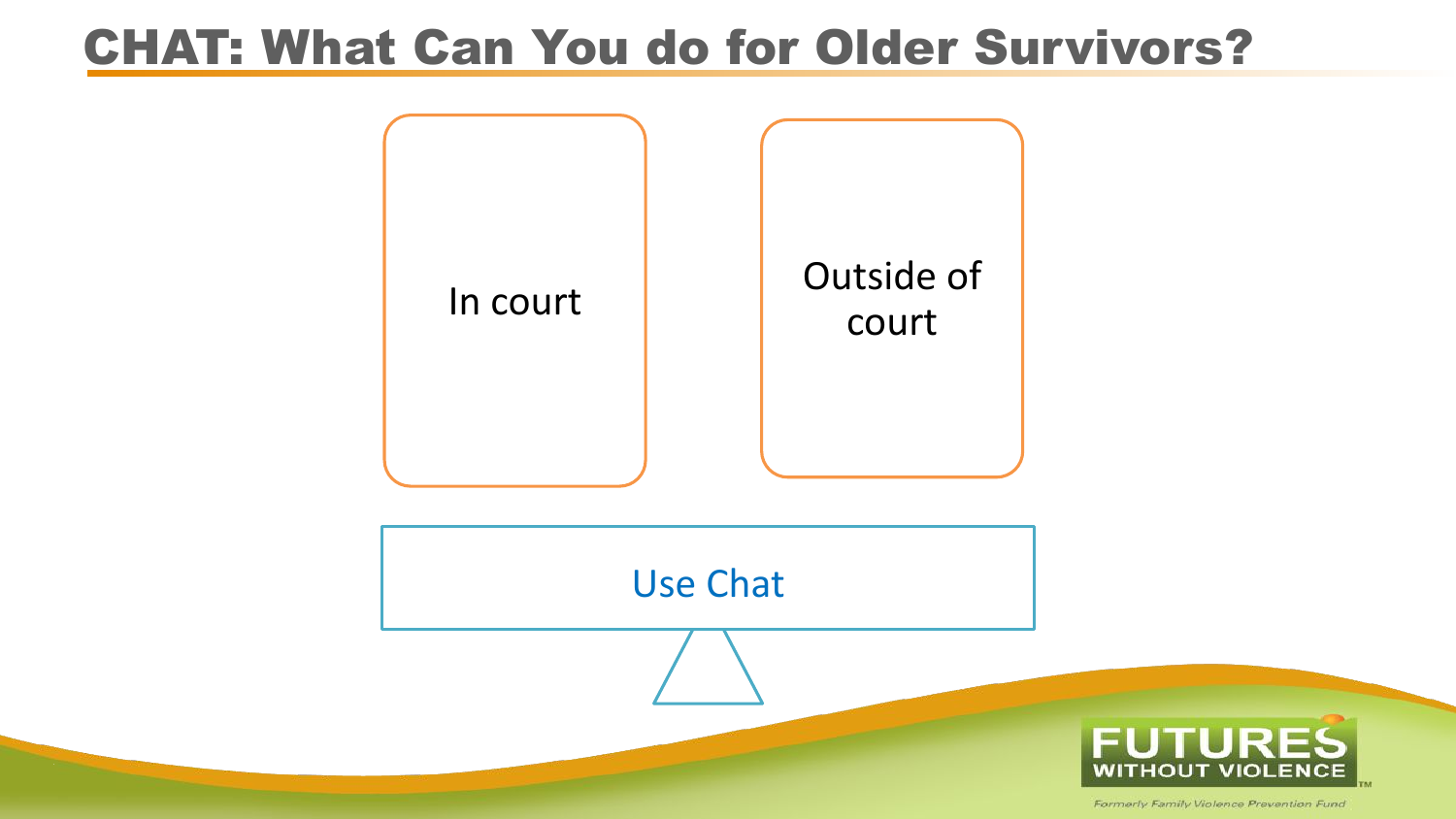# In Court

- Ensure access to advocacy
- Ensure civil rights are respected
- Consider capacity, if indicated
- Appoint attorney/GAL (if indicated)
- Respect wishes and autonomy
- Refer to services
- Use trauma-informed language and demeanor
- Recognize common trauma reactions, including possible self-medication, substance abuse, or challenges tracking information or following plans
- Address acute financial/housing crises

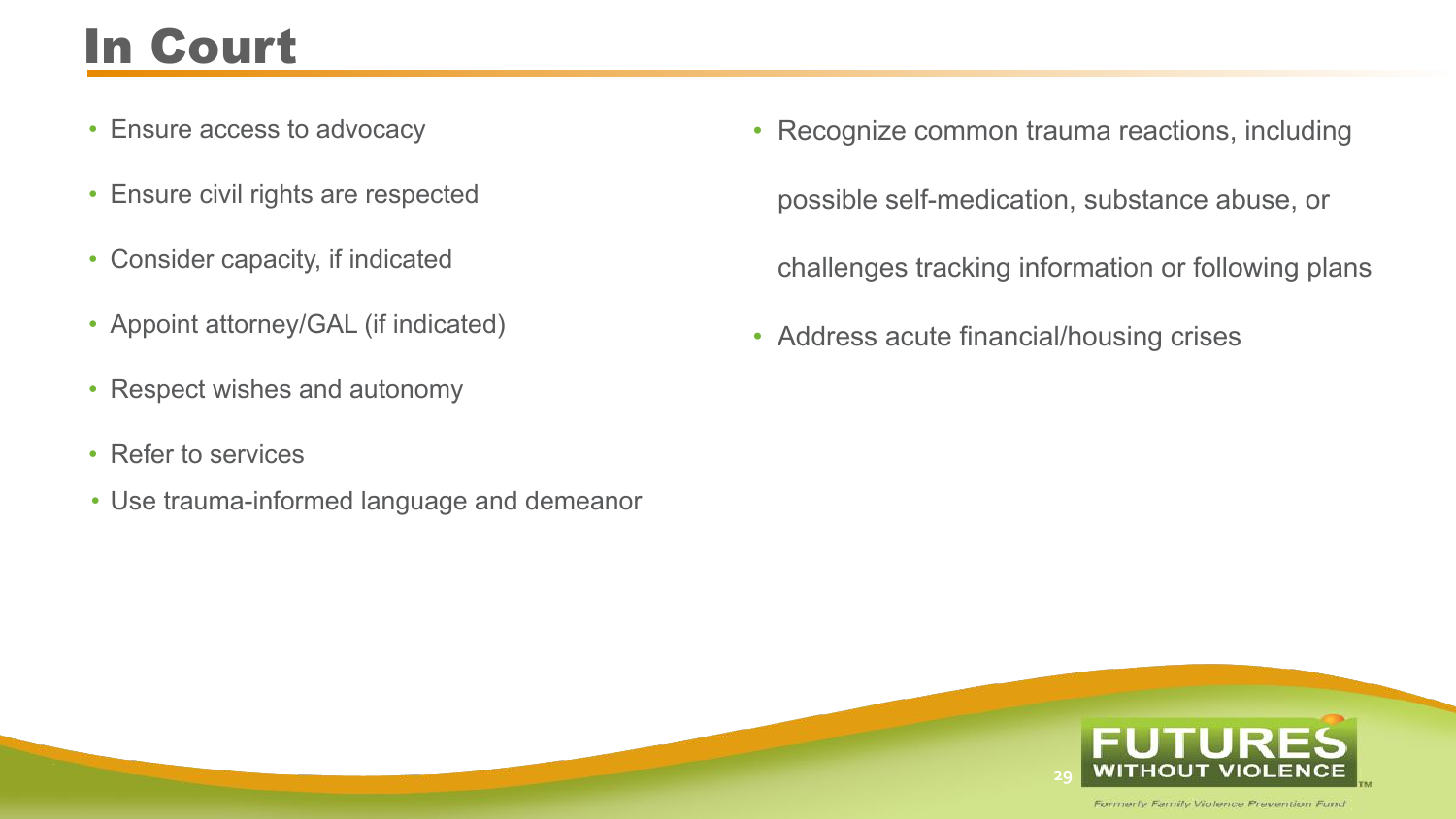## Out of Court

- ⬧ Consider how accessible your court is and involve older adults in seeking recommendations for improvements
- ⬧ Make sure outreach materials and referral info depicts older adults and includes services that help older adults
- ⬧ If no orgs are serving older adults, reach out to the DV/SA groups and ask that they consider expanding and adapting their services

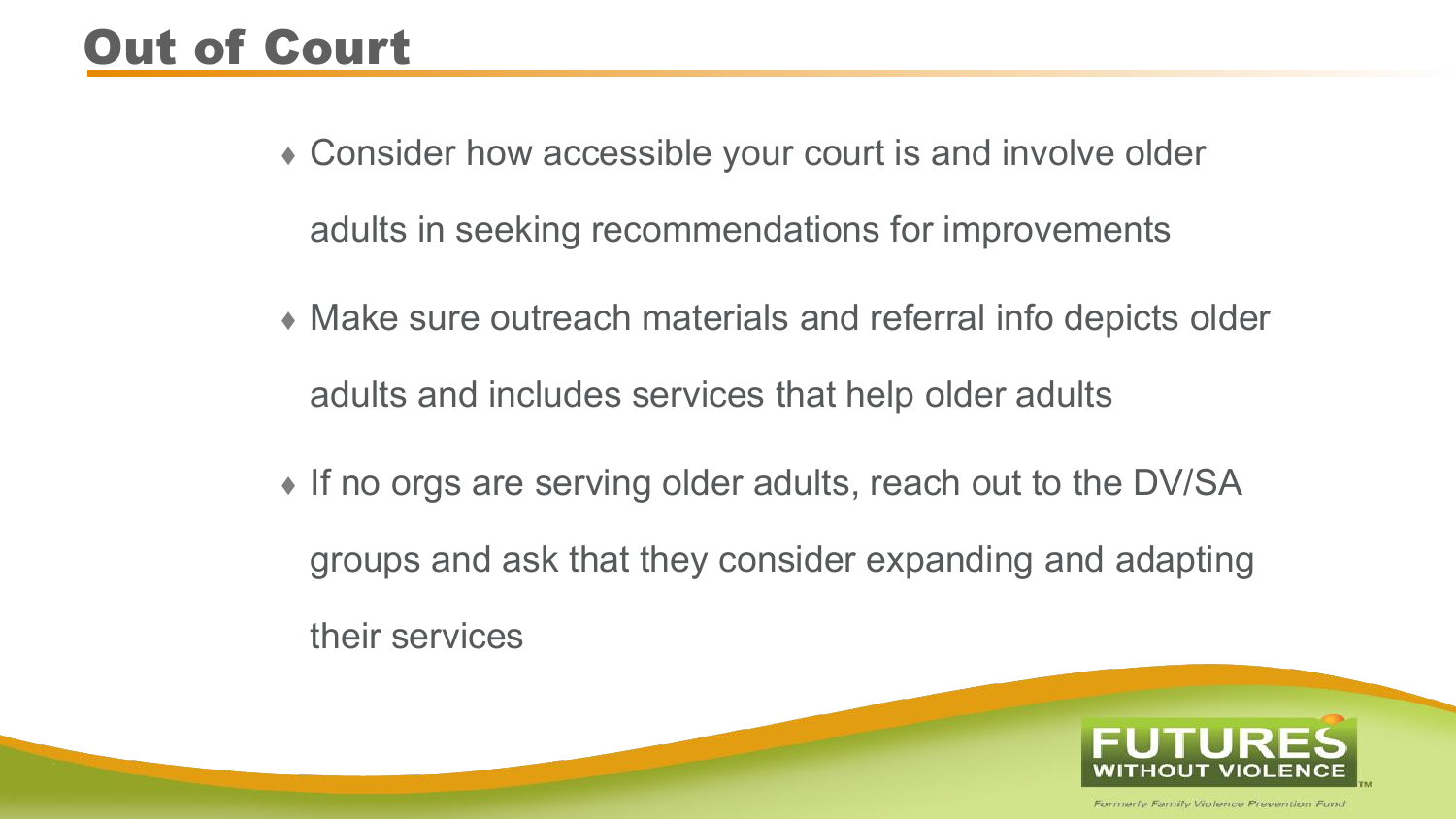#### Outside of Court

• Find out the options for treatment in your area:

- According to Emerge, about 9-10% of their batterer intervention program participants are there for elder abuse.
- Lead court/community cross-trainings
- Become involved in coordinated community response (CCR) teams or task forces
- Oversee actions of guardians